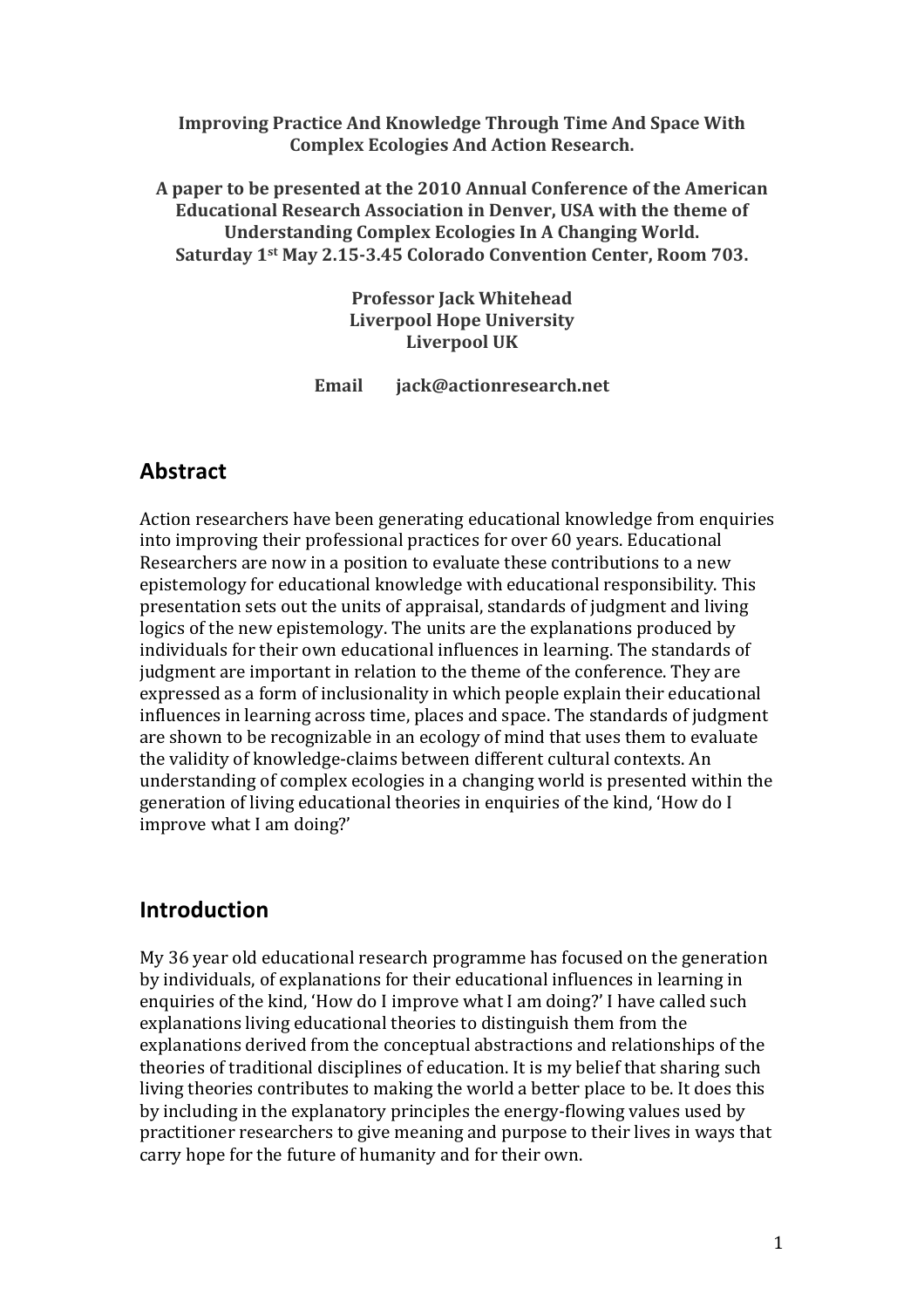Because of the influence of the Academy (the global collection of Higher Education Institutions) in deciding what counts as valid knowledge, I want to contribute to the generation and academic legitimation of educational theories that produce valid explanations of educational influences in learning. I want to do this because of my belief that such explanations can help to improve practice in the sense of living values and understandings more fully in enquiries of the kind, 'How do I improve what I am doing?'

The primary focus of this paper is on evaluating the validity of an epistemology for educational knowledge, with educational responsibility, that has emerged from my research programme and the research programmes of others. The paper sets out the units of appraisal, standards of judgment and living logics of this educational epistemology. The units of appraisal are the explanations that individuals produce for their educational influences in learning.

The standards of judgment are important in relation to the theme of the conference on understanding complex ecologies in a complex world. This understanding emerges through the generation of living educational theories. In other words the understandings of complex ecologies in a complex world is offered as an emergent understanding though the generation of living educational theories in which individuals are seeking to improve their practice and to generate educational knowledge. The standards of judgment are shown to be recognizable in an ecology of mind (Bateson, 2000) that is informed by the relationally dynamic awareness of space and boundaries of inclusionality (Rayner, 2010). In this awareness individuals can understand themselves as existing within a mutual influence of space, place, energy and others.

The living logics of the educational epistemology are important because these are the modes of thought that individuals use as appropriate for comprehending reality as rational (Marcuse, 1964, p. 105). These living logics include insights from propositional, dialectical and inclusional logics. The significance of the living logics is that they are not oppositional to propositional or dialectical logics, or exclude the rationality of each other, but acknowledge the truths of each.

In organizing the presentation I have used the headings of the AERA template and successful proposal of Purposes; Theoretical Frameworks; Research Methods: Data Sources and Evidence: Substantiated Conclusions: Scientific and Scholarly Contributions.

### **Purposes**

There has been much discussion in AERA about the nature of appropriate standards of judgment for evaluating the quality and validity of the educational knowledge generated by practitioner-researchers in different cultural settings. Schön (1995) called for the development of a new epistemology for the scholarship of teaching and Snow (2001) called for the development of methodologies for making public the professional knowledge of teachers. In the 2010 AERA call for papers there is an ecological focus on the conceptual,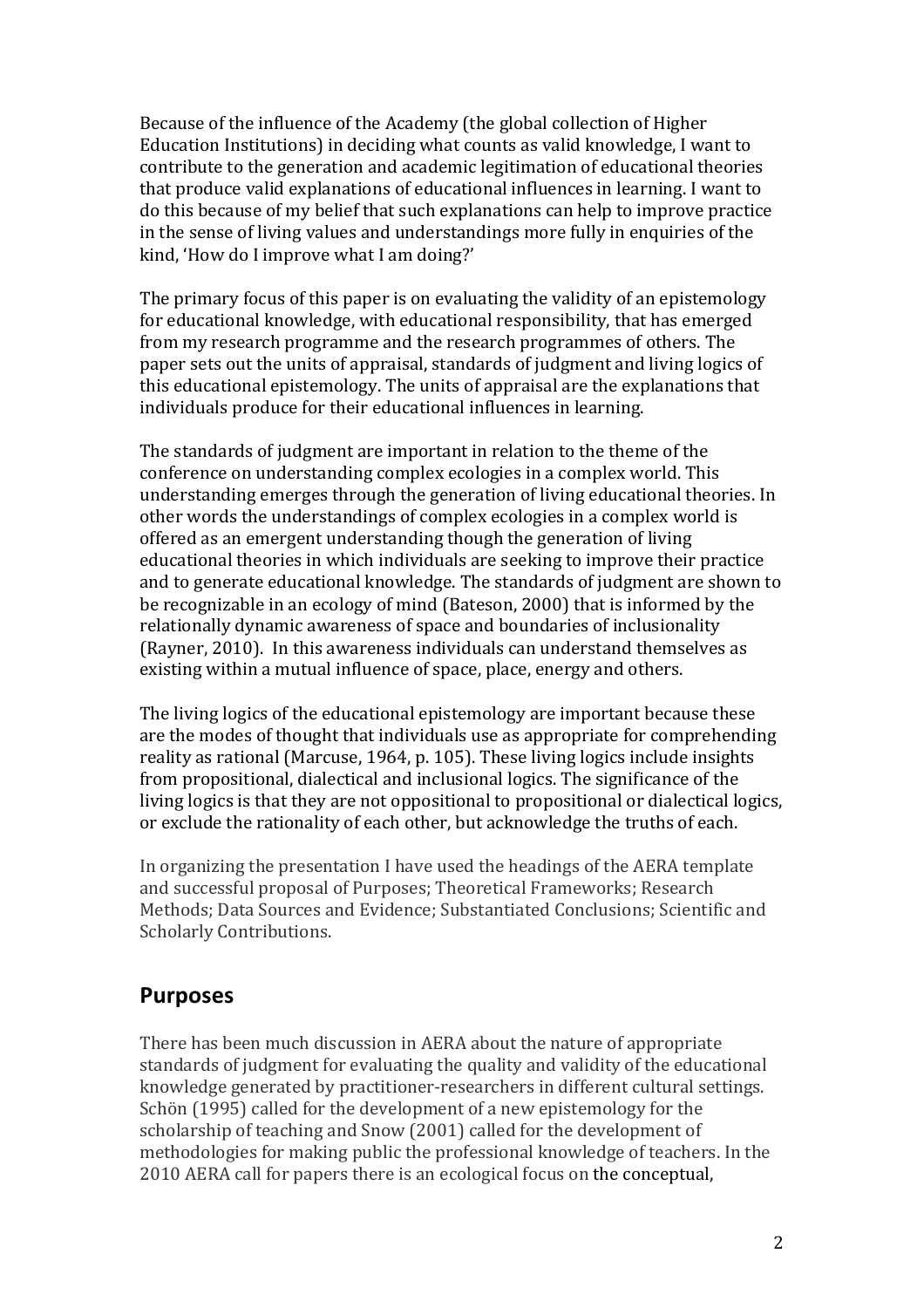methodological, and practical challenges and opportunities inherent in understanding how and what people learn.

The purpose of this presentation is to answer the following questions in relation to the focus on understanding complex ecologies in a changing world within emerging epistemologies and methodologies of educational research, knowledge and theory:

i) Have the explanations produced by individual action researchers to explain their educational influences in learning within complex ecologies generated a new epistemology for educational knowledge?

ii) Can a living theory methodology, using visual narratives with empathetic resonance and validity, help to make public the professional knowledge of teachers in different cultural settings?

iii) What are the logics of the explanations that individuals produce for their educational influences in their own learning, the learning of others and the learning of social formations in complex ecologies?

iv) Which living standards of judgment can be used to evaluate the validity of explanations of educational influences in learning?

# *Have%the%explanations%produced%by%individual%action%researchers%to%* explain their educational influences in learning within complex *ecologies%generated%a%new%epistemology%for%educational%knowledge?*

Contributions to answers to this question were presented in a keynote symposium of the 2009 British Educational Research Association Annual Conference on *'Explicating A New Epistemology For Educational Knowledge With Educational Responsibility'* (BERA 2009). Dialogues concerning epistemology and educational theory have also been sustained in the Open Dialogue section of Research Intelligence, the newsletter of the British Educational Research Association. Here are some extracts from my latest submission to the dialogue (Whitehead, 2010). They draw on complex ecologies from South Africa and the UK.

My claim that the explanations of educational influences in learning have generated a new epistemology for educational knowledge is grounded in the data base of living theories in doctoral theses and masters dissertations at:

http://www.actionresearch.net/living/living.shtml

and

http://www.jeanmcniff.com/reports.html

At the heart of this epistemology are the energy-flowing and values-laden, living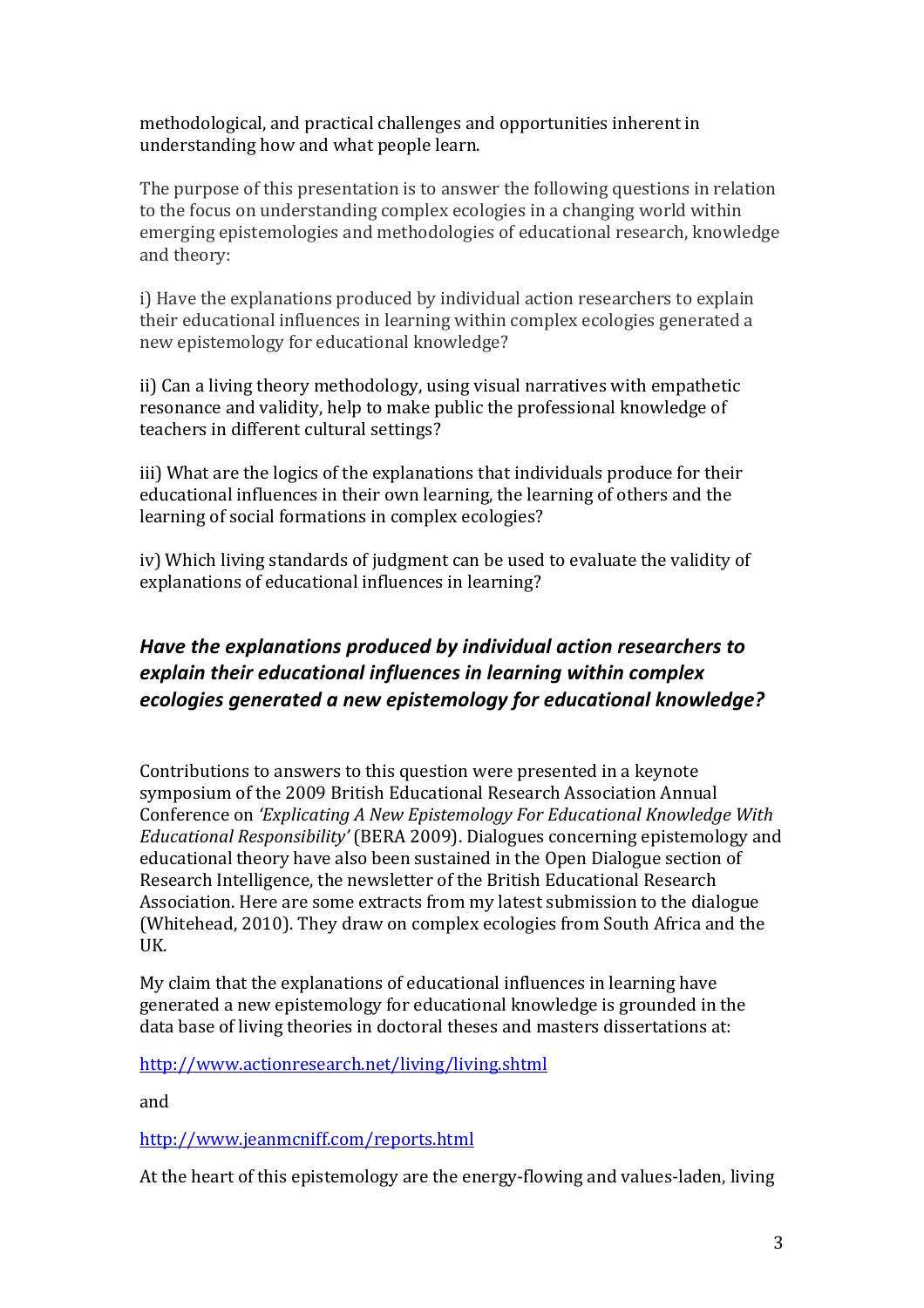standards of judgment that the individuals use to evaluate the validity of their contributions to educational knowledge in their living theories.

From my educational research programme at the University of Bath into the nature of educational theory and living standards of judgment, I feel confident that I can offer an evidence-based understanding of the energy-flowing and values-laden practical principles that are necessary to explanations of educational influences in learning. When these practical principles are used to evaluate the validity of a contribution to educational I understand these principles as living standards of judgment. In extending the cognitive range and concerns in my living standards of judgment I shall show that my evidence-based explanations of educational influence include understandings of complex ecologies in a changing world. The theme of the 2010 AERA Conference focused my attention on developing my understandings of complex ecologies in a changing world. I want to emphasise that this developing understanding is grounded in the generation of educational knowledge.

The evidence below begins with visual data of my educational practice in which I am expressing educational responsibility through my understanding of the African way of being of Ubuntu in a workshop in South Africa in 2006. It is the kind of evidence that cannot yet appear in the present issues of Educational Researcher because they are not vet open to the same possibilities of the eversion of Research Intelligence for the presentation of multi-media narratives.

The 3.20 minute clip below, was taken in a workshop in the University of the Free State where I am seeking to express the values of Ubuntu. I do this on page 9 of the 2009 BERA visual narrative presentation at

http://www.leeds.ac.uk/educol/documents/187849.pdf . At 2.37 minutes into the clip I explicitly draw attention to my embodied expression of the lifeaffirming energy I see myself living in my educational practice with educational responsibility in the workshop. You can access the clip from YouTube from the url under the image below.



*http://www.youtube.com/watch?v=CkKyeT0osz8*

I am claiming that such embodied expressions of life-affirming energy with values, such as an Ubuntu way of being and including educational responsibility, together with their representations in the accounts of educational researchers, are necessary for the generation of educational theories that can explain educational influences in learning with complex ecologies.

I am suggesting that an e-version of Educational Researcher could hold the key to communicating an epistemological transformation of educational knowledge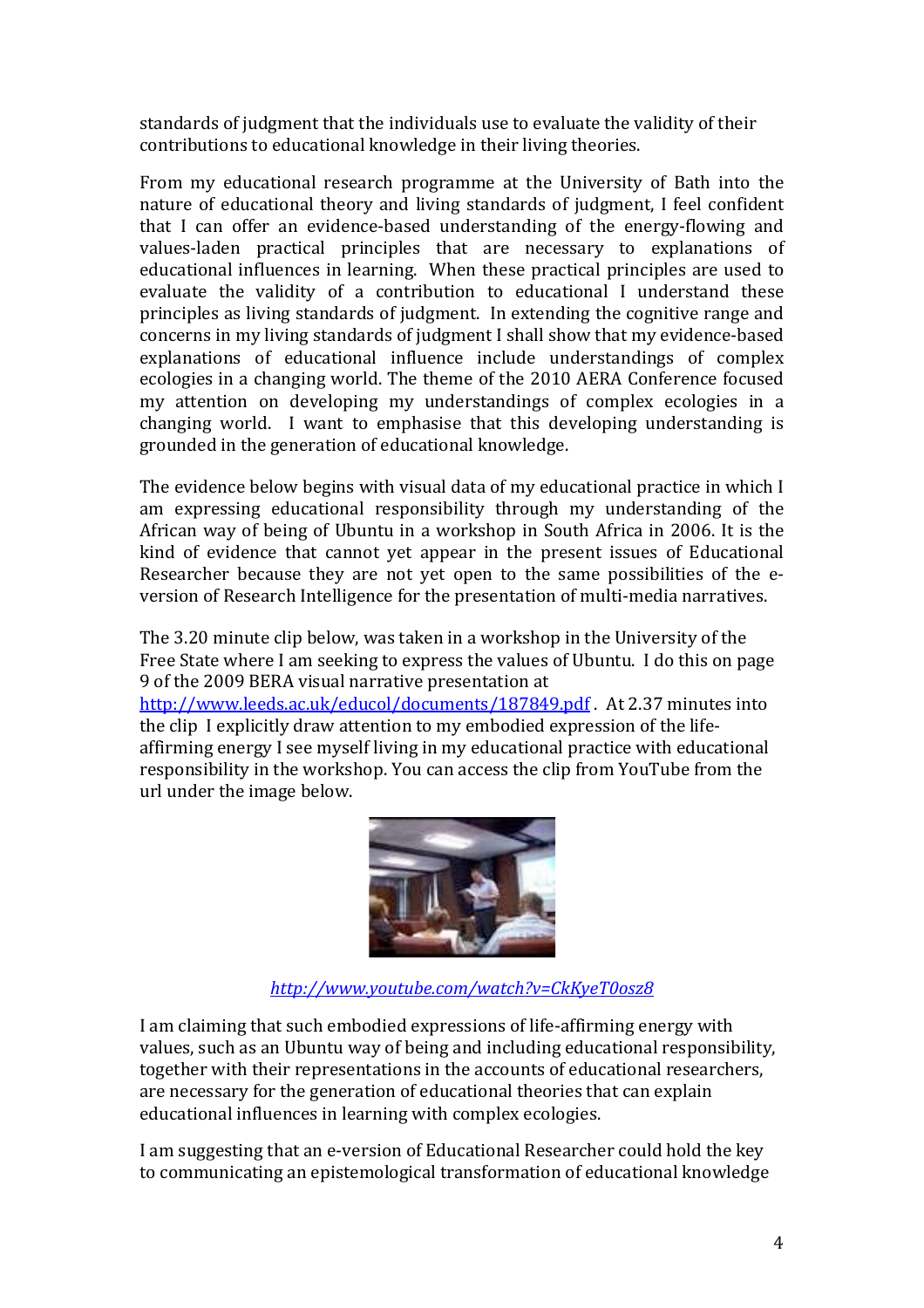through the generation of living educational theories. This is because an eversion could make accessible multi-media narratives with energy-flowing and values-laden explanatory principles for explaining educational influences in learning. Such narratives offer educational researchers opportunities for generating educational theories with educational responsibility. I am thinking here of the responsibility of an educational researcher to make public their explanations of their educational influences in their own learning, in the learning of others and in the learning of the social formations in which we are living and working. In saying this I am agreeing with Biesta, Allan and Edwards (2009, p. 18) that '*One of the defining characteristics of educational research is that it aims* to contribute to the improvement of educational practice'.

In developing my understanding of the relational dynamic of energy-flowing values with complex ecologies that are necessary to explanatory educational principles, I was pleased to read Rayner's agreement about the importance of 'educational' research in relation to 'education' research in his point about a natural inclusional approach to living educational theory:

*I*, wish to agree with, Whitehead, by saying that, if anything, the relation between 'educational' and 'education' research should be viewed the other way around, i.e. *with, 'educational', being, regarded, as, more, general, in, both, its, philosophical, approach, and, practical,implications., I, do, this, on, the, basis, of, a, contrast, between, the,kind, of, generalization, that,follows,from, abstract, rationality,,which, currently, underpins most conventional education research, and that which flows from what Whitehead recognises as the more comprehensive 'natural inclusional' approach (see Rayner, 2006) of 'living' educational theory.* (Rayner, 2010, 26)

A point I stressed in my Presidential Address to BERA in 1988, about the nature of living educational theories, might be worth restating because of its relevance to educational research that includes understanding complex ecologies in a changing world:

Let me, be, clear, about, the, relationships, between, explanatory, texts, and, present, *practice, in constructing a living theory. The texts are historical accounts. They* describe and explain past activities. They also have a proactive function in that the *evaluation, of, these, accounts, prompts, a, vision, of, the, future, in, an, imagined, possibility,of,how,present,practice,might,be,improved.,We,can,thus,make,sense,of, the,living,practice,through,understanding,the,relationship,between,the,account,of the past and the vision of the future. Hence educational theory is, for me, a living theory in that the explanation contains evidence of an evaluation of past practice, evidence of an intention to produce something not yet in existence and evidence of the, present, practice, through, which, the, intention, is, being, realised, in, action, (Whitehead,,1985a).*

*I, hope that you, can, now, see, why, I, characterise, the, approach, as, a, living, approach* to educational theory. It is to distinguish it from a linguistic approach which is *contained within propositional relationships and captured in texts on library shelves. In contrast to this I am proposing an organic view of educational theory* which is living in the public conversations of those constituting professional *practice. It is thus growing in the living relationship between teachers, pupils and*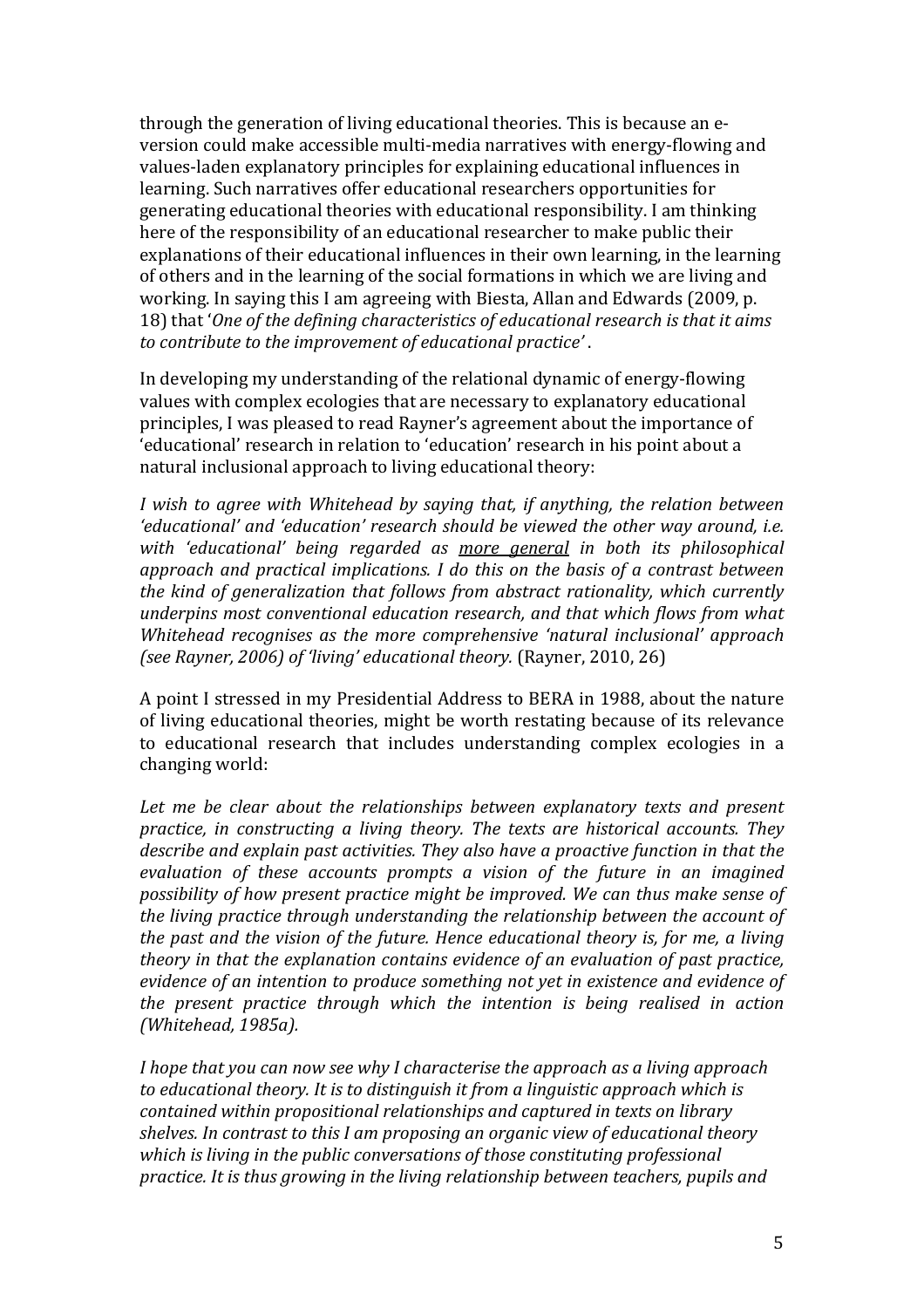*professional researchers and embodied within their forms of life.* (Whitehead, 1989, p. 6)

It isn't a major technological innovation to open Educational Researcher to multi-media narratives. Without such narratives, AERA publications are imposing unnecessary restrictions on the forms of representation that can be used by educational researchers to communicate valid explanations of educational influences in learning within complex ecologies.

Questions of epistemology are often association with questions of methodology in relation to contributions to knowledge. Hence my second questions is focused a question of methodology.

# Can a living theory methodology, using visual narratives with empathetic resonance and validity, help to make public the *professional%knowledge%of%teachers%in%different%cultural%settings?*

In generating a living theory using a living theory methodology an individual relies on their methodological inventiveness in the sense described by Dadds and Hart (2001):

#### "!*The,importance,of,methodological,inventiveness*

*Perhaps, the most important new insight for both of us has been awareness that, for some, practitioner, researchers, creating, their, own, unique, way, through, their* research may be as important as their self-chosen research focus. We had *understood for many years that substantive choice was fundamental to the motivation and effectiveness of practitioner research (Dadds 1995); that what practitioners chose to research was important to their sense of engagement and purpose.,But,we,had,understood,far,less,well,that,how,practitioners,chose,to, research, and their sense of control over this, could be equally important to their motivation, their sense of identity within the research and their research outcomes."* (p. 166))

With the emergence and rapid spread of digital technology, including digital video, it has been possible for researchers to study themselves in their educational practices with the help of visual data. They can presence themselves to themselves in new ways as they can see themselves as others see them in the visual data. Making sense of such visual data can include energy-flowing values in being receptively responsive to what one is seeing. I have been developing an approach to analyzing visual data in terms of empathetic resonance and validity in visual narratives. Here are some recent thoughts on the use of this approach in communicating meanings of a passion for compassion and loving what we are doing. I am suggesting that enhancing the influence of these two values, amongst others holds the key to making the world a better place to be.

### **Meanings of Empathetic Resonance and Validity in Visual Narratives: A passion for compassion and loving what we are doing.**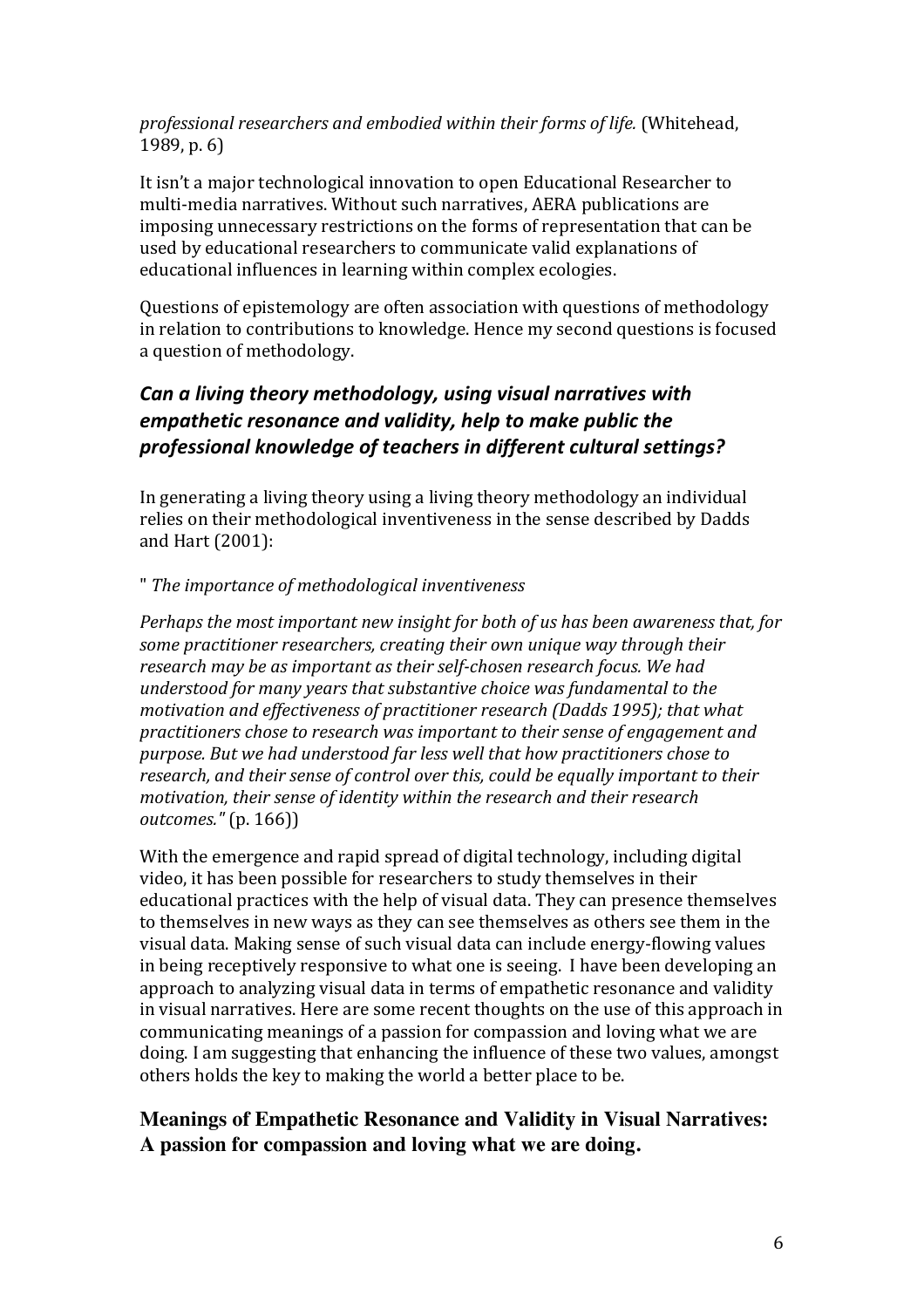I am aware of a difference in communication between my experience of the meanings of embodied expressions of energy and values that I and others use to explain why we do what we do in our educational relationships, and the meanings of explanatory principles of educational influences in learning, in pages of printed text. The difference is important because of my belief that the explanations in pages of printed text are distorting, masking or omitting the sharing of vitally important understandings which we embody in what we do. I am claiming below that the ideas of empathetic resonance (Sardello, 2008) and validity (Polanyi, 1958; Habermas, 1976; Dadds, 2008) can help to prevent such distortions, maskings or omissions with the inclusion of visual data in the communication of meanings of energy flowing values in explanations of educational influence. Hence the question I am seeking to answer is:

Are *ideas of 'Empathetic Resonance' and 'Validity' helpful in communicating meanings of embodied expressions of life-affirming energy and values? I am thinking,of,energy,flowing,values,of,compassion,,love,and,learning,in,explanations,*  $of$ *educational* influences in learning.

### **a) Empathetic Resonance**

I first encountered the idea of empathetic resonance in the writings of Sardello (2008). For Sardello, *empathetic resonance*, is the resonance of the individual soul coming into resonance with the Soul of the World (p. 13). Sardellos' meaning carries a religious commitment. I am using *empathetic resonance* from my humanistic perspective to communicate a feeling of the immediate presence of the other in expressing the living values that the other experiences as giving meaning and purpose to their life.

Because I felt empathetic resonance as I watched a video-clip, taken by Marian Naidoo in her doctoral enquiry with a wife and husband, Marion and Charlie, where Charlie was caring for Marion as they lived with Marion's dementia, I want to see if I can communicate this feeling of resonance by reenacting the scene where I experienced it.

This is how Naidoo sets the scene in her doctoral thesis for the second of two video-clips:

"Shortly after meeting Charlie and Marion we were given the opportunity to make a documentary about dementia for a medical series. The Director asked if any of the patients and/or carers would like to make a contribution to the film. I asked Charlie and Marion if they would like to be involved and they agreed to help us. I felt it was very important for the filmmakers to meet them both before the filming in order to develop a relationship with them and to put them at their ease. Charlie and Marion handled the whole event with confidence and dignity. The account of their lives together and their love for each other was very moving. The director asked them at one point how they like to spend their day. Charlie replied that they just enjoy each other's company and sometimes they just sit together on the sofa, quietly, and hold each other's hand. As he spoke he was holding his wife's hand, and although she now finds language very difficult,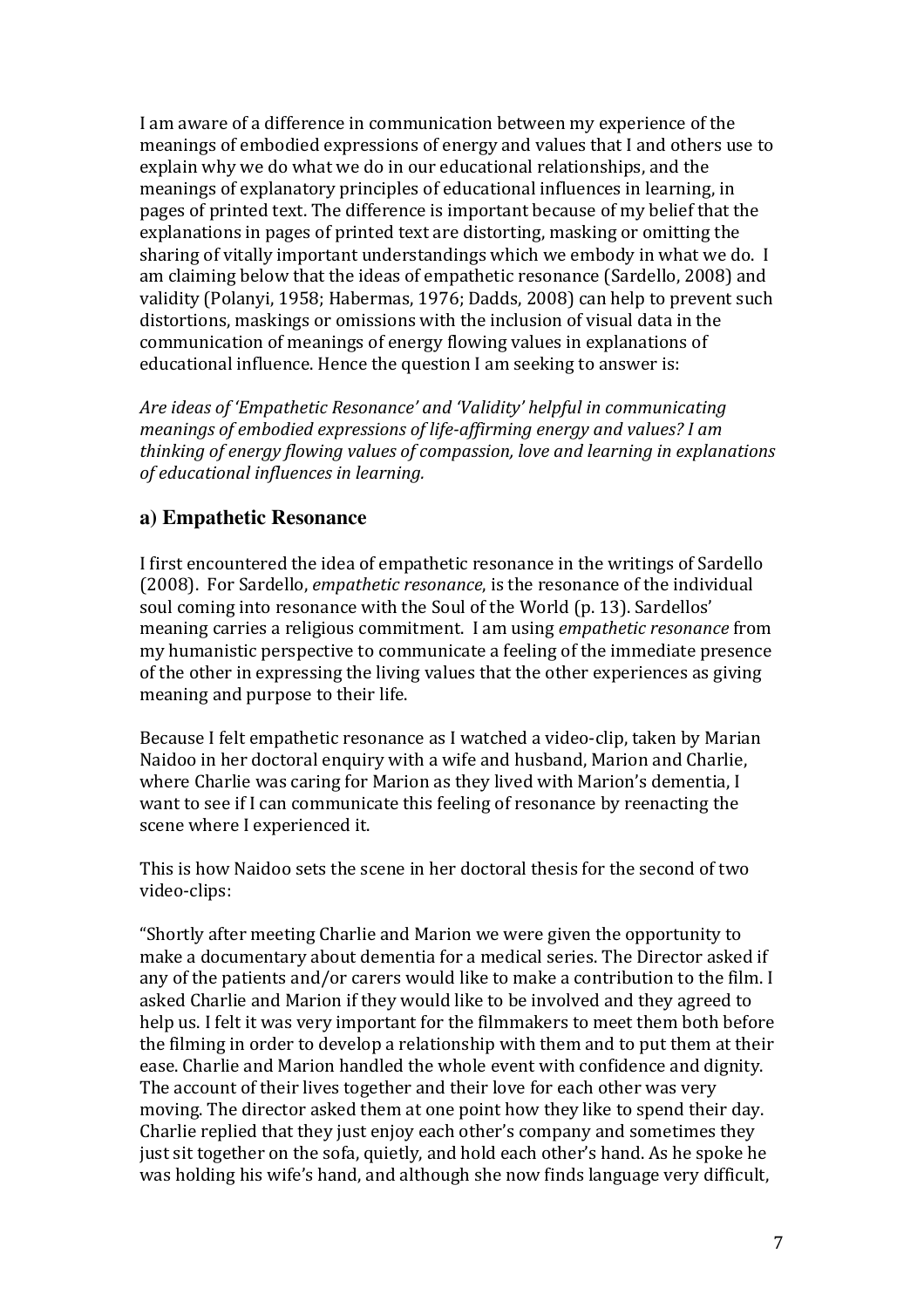with her other hand she gently touched his face. As we packed up all the filming equipment the director, who was still very moved by the interview said to me, "*Today&I&experienced&real&unconditional&love&for&the&first&time&and&that&image& of Charlie and Marion will stay with me for ever."* 



Marian goes on to write:

"You can share some of Charlie and Marion's experience of living with and caring for someone with dementia in DVD chapter 2, "**Breaking down the walls of silence.**" I have included the first clip of Charlie and Marion in their home in conversation with me. In this first clip I have tried to show the life affirming energy of this couple who engaged in a warm loving and trusting relationship with me as they talked about living with dementia. I have included the second clip of Charlie reading from a letter he had prepared for me because he wanted to make sure he was able to communicate his feelings clearly. As I was filming and listening to Charlie I was becoming anxious about Marion who seemed to be drifting away and becoming excluded from what was happening. There follows which is for me a very beautiful and significant moment where Marion, who is now unable to use very much language found another way to communicate. In this moment she catches my eye and gestures behind Charlie's back in a very comical way that she thinks he is being big headed. I have included this clip because I believe it shows that I am being inclusional and responsive in my engagement with Marion and Charlie. I also believe it shows how the relationship I had developed with them both was one of mutual trust and respect." (see Naidoo, 2005) pages 188-190

Here is the second clip Naidoo describes above.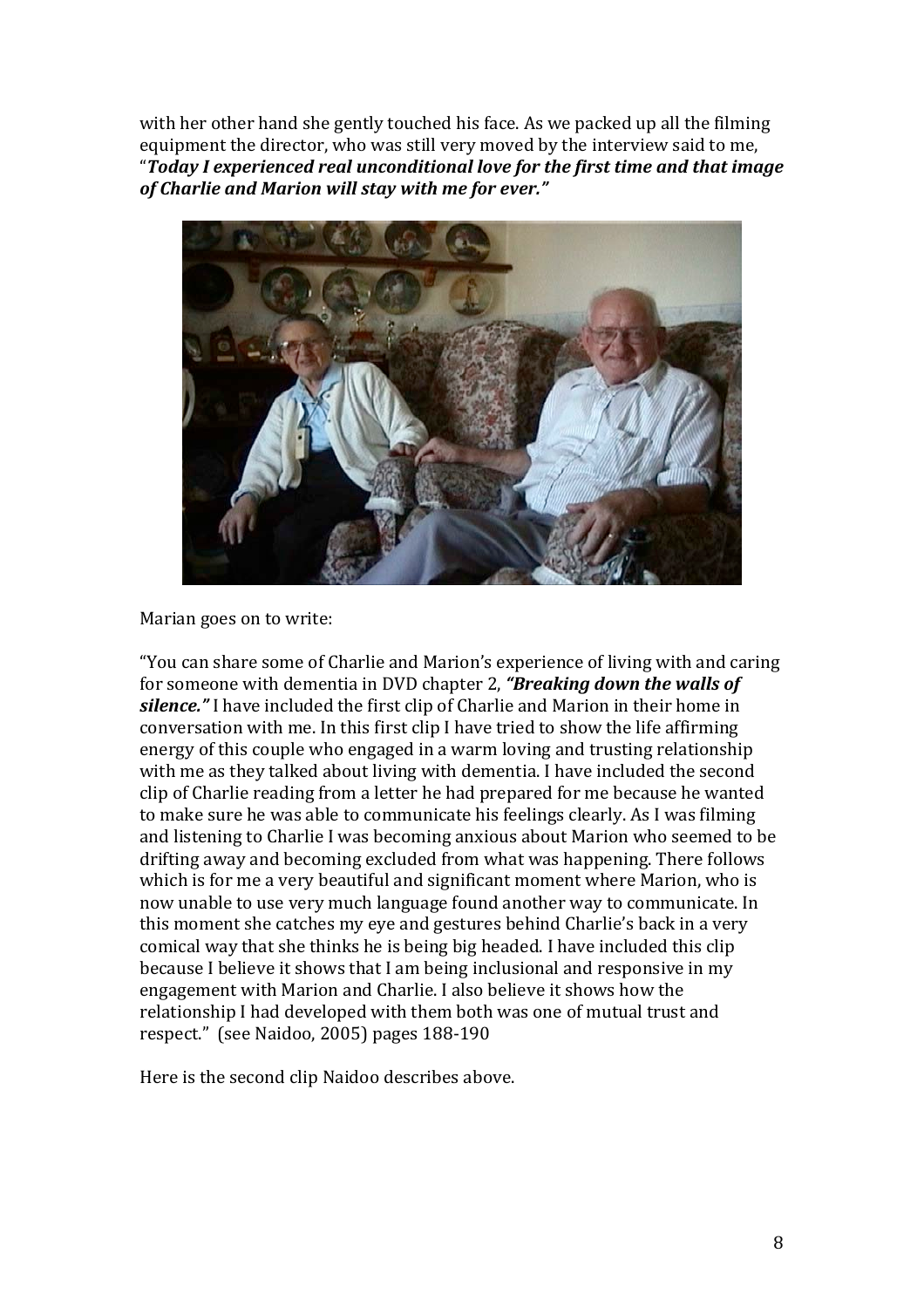

http://www.youtube.com/watch?v=rxJIuUVE0qA

The clip is 1:03 seconds and the moments described by Marian can be seen clearly at 54 seconds in this image:



Naidoo's thesis brings an energy-flowing value of a passion for compassion into the Academy as a living standard of judgment. As I watch the 1:03 video-clip above and read Marian's words I am aware that both are necessary in the visual narrative to evoke my empathetic resonance with an embodied expression of a passion for compassion.

Following Naidoo (2005) I want to ground 'bearing witness to this resonance' in claims to educational knowledge that are both scholarly and can gain academic legitimacy within the Academy. To do this I need to face the issue of the validity of any claim to know that I might make that includes such resonance.

# **b) Validity**

In judging the validity of claims to know something about educational influences in learning I draw on insights from both Polanyi (1958, p. 327) and Habermas (1976, p. 1-2). I accept Polanyi's point about making a decision to understand the world from my point of view as a person claiming originality and exercising judgment, responsibly with universal intent. At the heart of my understanding of validity is this personal ('I') commitment to take responsibility for the validity of my own beliefs and claims to knowledge. In recognising that the validity of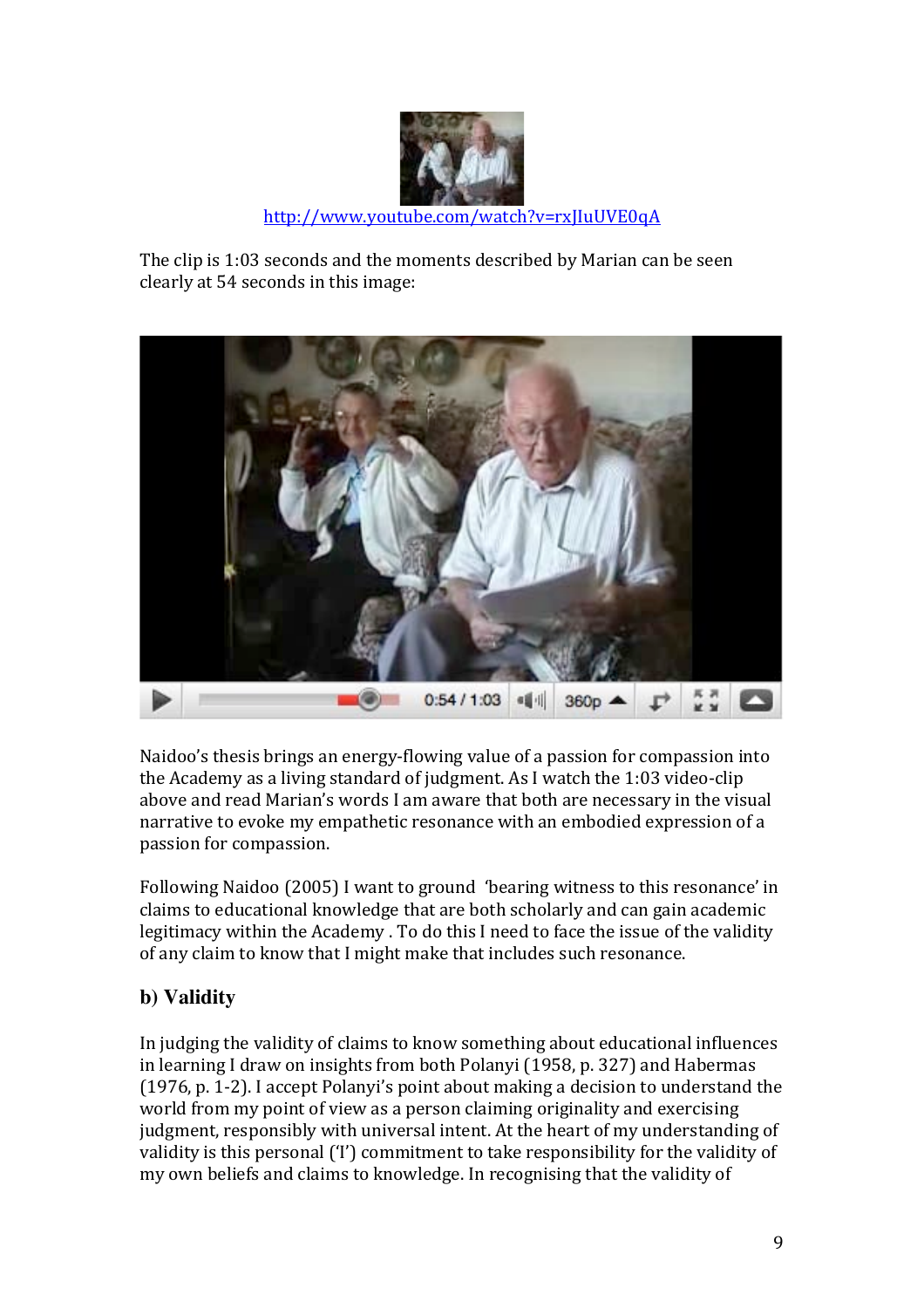knowledge-claims is influenced by the social contexts in which they are made, I draw insights from Habermas' four criteria of social validity. By this I mean that I seek to strengthen the validity of explanations of educational influences in learning by submitting the explanations to a democratic processes of evaluation. I ask validation groups of peers to respond to the explanations in terms of their comprehensibility, the evidence used to justify assertions, the awareness of the influence in my explanations of the normative backgrounds of my writings and their authenticity in the sense of showing over time and interaction that the individual is sustaining their commitment to live their values as fully as they can.

In focusing on the evidence that can be used to validate claims to knowledge that are grounded in empathetic resonance, I draw insights from Dadds' idea of empathetic validity. Dadds sees this validity as the potential of practitioner research in its processes and outcomes to transform the emotional dispositions of people towards each other, such that greater empathy and regard are created. Dadds distinguishes between internal and external empathetic validity. Dadds sees internal empathetic validity in terms of that which changes the practitioner researcher and research beneficiaries. She sees external empathetic validity as that which influences audiences with whom the practitioner research is shared. (Dadds, 2008, p. 279).

My interest in explaining educational influences in learning is concerned with spreading the influence of values and understandings that carry hope for the future of humanity and my own. I include in these values a passion for compassion as I seek to enhance internal and external empathetic validity. I also include in these values 'loving what we are doing' in explaining educational influences in learning.

#### **c) Explaining educational influences in learning with a grounding in empathetic resonance in loving what we are doing.**

My visual narrative of an explanation of educational influences in learning is grounded in Sally Cartwright's educational relationships with her students, with her writings and with my tutoring. Sally is an educator in a secondary school near Bath, UK. The images and video clip are from the beginning of an evening of presentations of extended projects on the 16<sup>th</sup> March 2010 with Sally's 17 year old students, at the University of Bath. The extended projects are part of advanced level courses in which the students can enquire into a topic of their choice. My visual narrative includes the still images below, an 11 second video clip and Sally's writings for her masters degree, on *How can I enable the gifts and* talents of my students to be in the driving seat of their own learning?

Whilst Sally's account is focused on 'How' she does something I am also interested in explanations of educational influence that can answer 'Why' questions. I am interested in the explanatory principles that are used in explanations of educational influence. I am thinking of explanatory principles that include energy-flowing values that carry hope for the future of humanity and my own, such as loving what we do.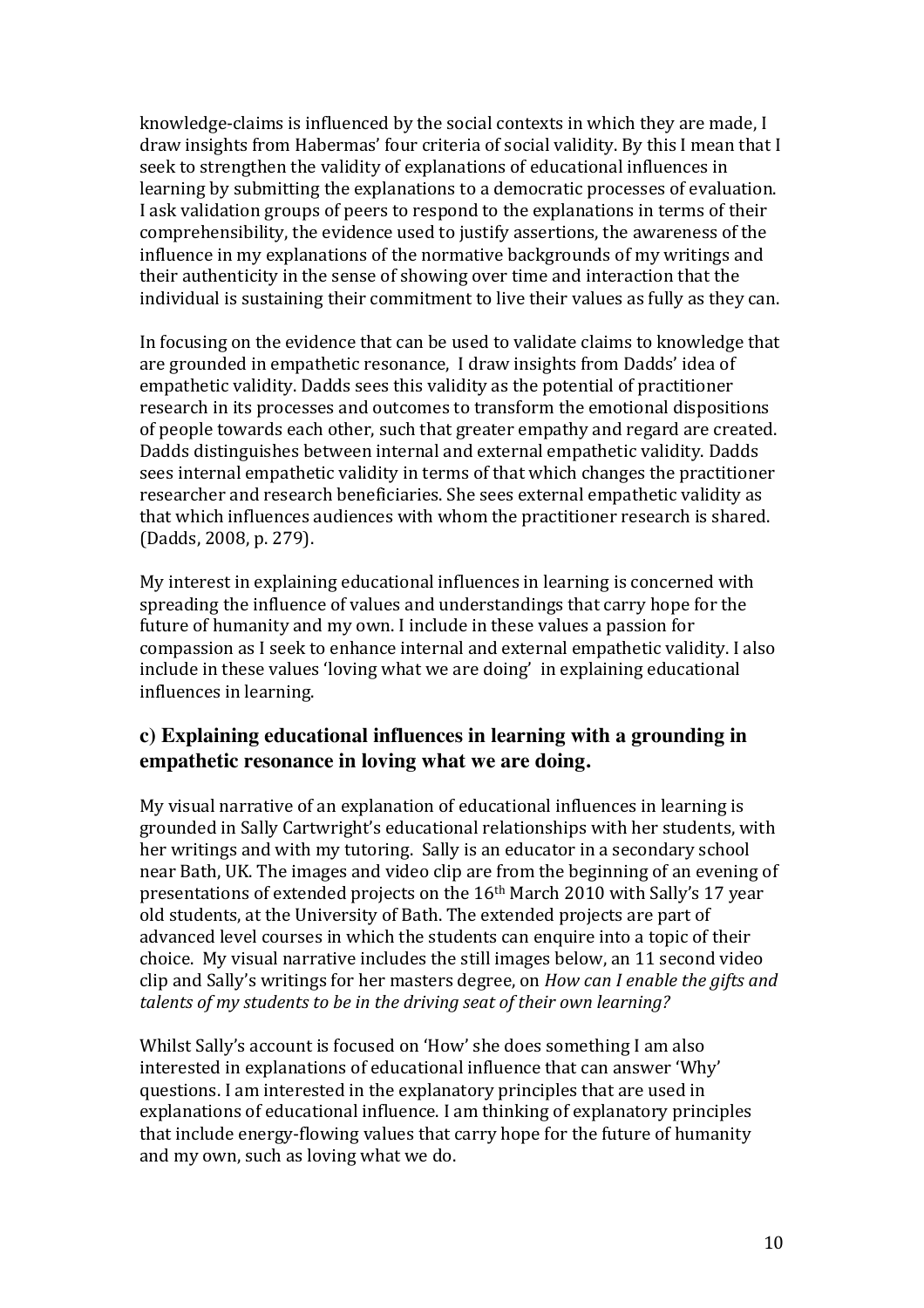Here are three images and an 11 second video clip that evoke a response of empathetic resonance from me. I expressed some meanings for me of this resonance in an e-mail to Cartwright in terms of her loving what she does:

#### *On,20,Mar,2010,,at,14:51,,Jack,Whitehead,wrote:*

*I've said many times Sally that you express a quality of receptive and responsive* engagement with others that communicates a love for what you do, a love of *humanity and a valuing of the other. I've said that you express this quality through an,awareness,of,space,and,boundaries,in,the,places,I,see,you,working,and,living.,I, think,these,11,seconds,show,you,expressing,this,quality.*

I'm hoping that you will share your responses to the images and video (I'd turn the sound down or off) in relation to Dadds' ideas of internal and external empathetic validity. It is my belief that spreading the influence of such empathetic resonance in loving what we are doing is part of making the world a better place to be.

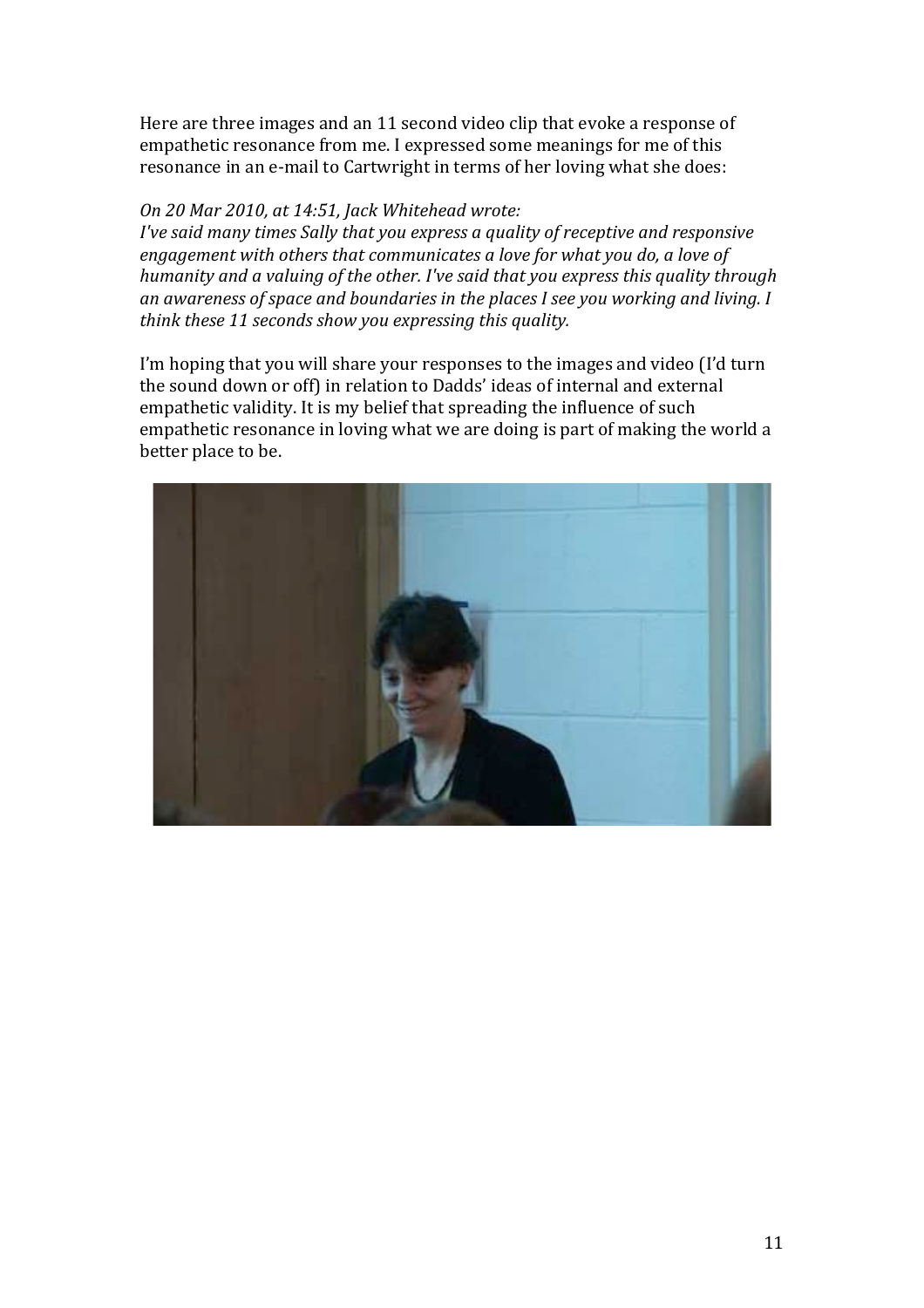



Here is the 11 second video to show the relational dynamic of Sally's presence and for you to evaluate the validity of my belief that such visual data can communicate, through empathetic resonance, the meanings of energy-flowing values in explanatory principles such as 'loving what we are doing'.



http://www.youtube.com/watch?v=Ra5RAgflNXk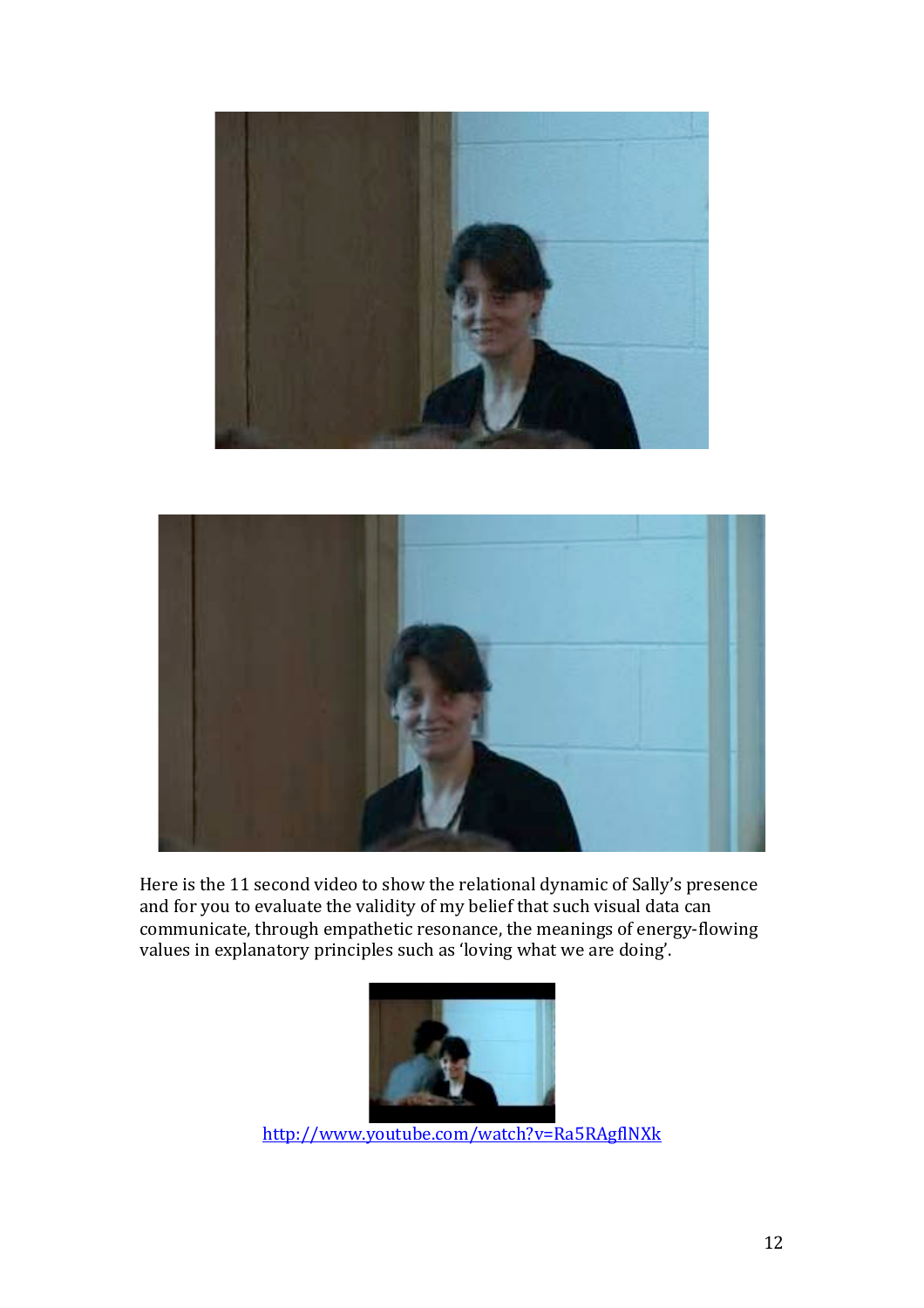Sally's writings include an answer to her question *How can I enable the gifts and talents of my students to be in the driving seat of their own learning?* (Cartwright, 2008) (You can access this from

http://www.actionresearch.net/writings/tuesdayma/scgandtnov08.pdf)

In this paper Sally explains the 'How' of her influence in enabling the gifts and talents of her students to be in the driving seat of their own learning.

The following suggestion is intended for all practitioner-researchers who are exploring the implications of asking, researching and answering questions of the kind, 'How do I improve what I am doing?'

The suggestion is that we will enhance the spread of the influence of values and understandings that carry hope for the future of humanity, by including in our visual narratives explanatory principles with energy-flowing values such as a passion for compassion and loving what we are doing. I am thinking here of the explanatory principles used in answering 'Why' questions as well as our 'How' questions in researching our educational influences with our students. I am thinking of research that focuses both on improving practice and on generating educational knowledge in our living educational theories that can help to enhance the flow of values and understandings in our present practices. I am thinking of practices that can carry our hopes and intentions for the future with our learning from our histories.

Closely related to issues of the validity of contributions to educational knowledge are issues of the logics that are appropriate for comprehending the explanations derived from established theories or produced as living theories.

## *What are the logics of the explanations that individuals produce for* their educational influences in their own learning, the learning of *others%and%the%learning%of%social%formations%in%complex%ecologies?*

An answer to this question has been provided by Whitehead and Rayner (2009). in!their!writings!on!!'*From,Dialectics,to,Inclusionality*.!*A,naturally,inclusive, approach to educational accountability'* in which we claim that:

*"The,last,2,500,years,have,seen,an,unresolved,conflict,between,propositional,and,* dialectical logicians. Here, whilst acknowledging the partial validity of their views, we trace, the confrontation between, these, logicians, to, an, unrealistic, premise, that, both paradoxically share: the supposition that nature is completely definable into discrete, mutually exclusive categories of subject and object. This exclusion of the *middle ground is deeply embedded in orthodox theories and practices of science, theology, education and governance as well as in our mathematics and language. Whereas it leads propositional logicians, following Aristotle, to accept one statement about or perceived entity in reality as necessarily 'true' or 'present' and* to reject the other as 'false' or 'absent', it leads dialectical thinkers to accept *contradictory,statements,as,the,nucleus,of,an,inherently,ambiguous,and,pluralistic,*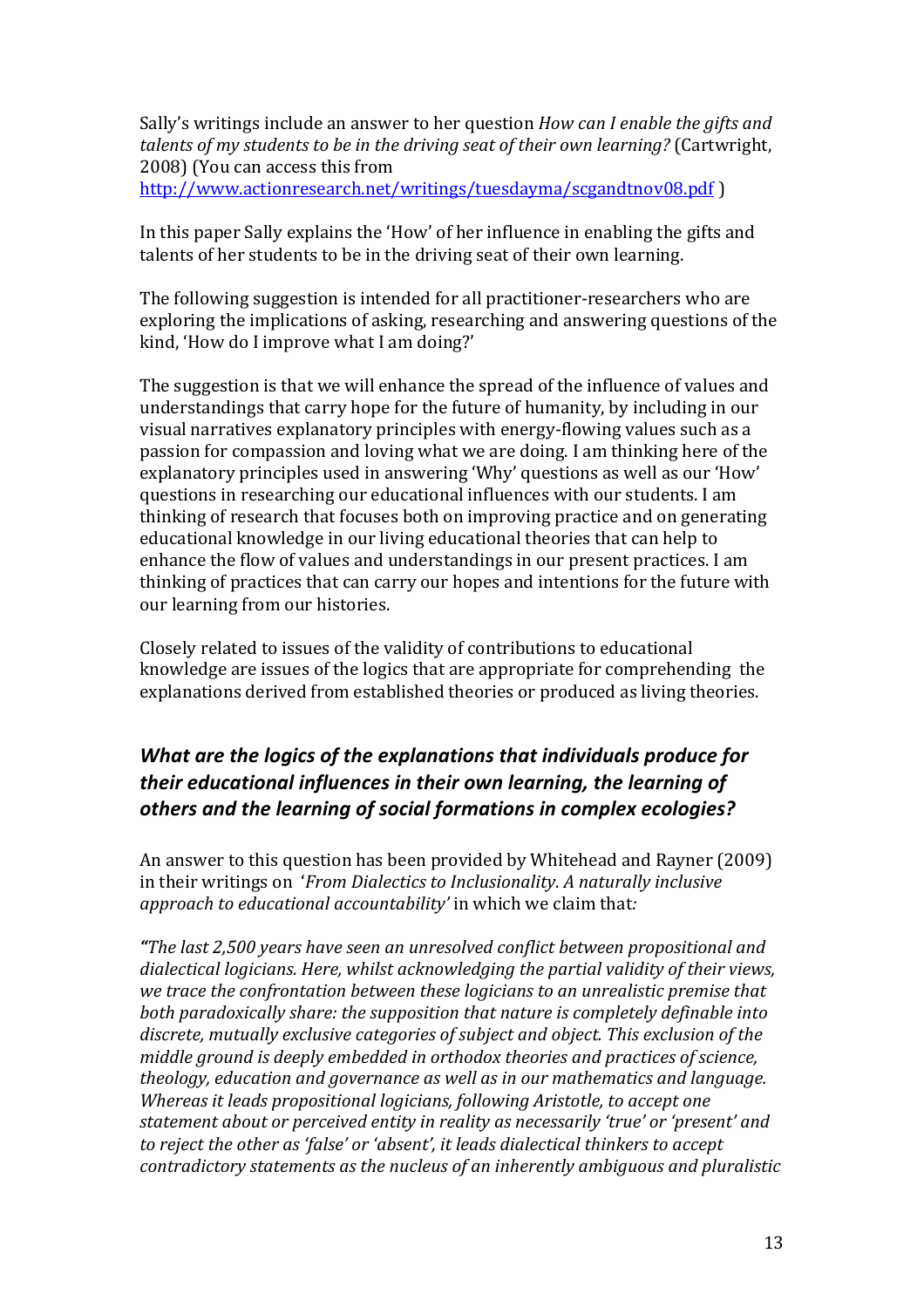*Nature. In this paper we,illustrate the reciprocity of an educational conversation in which we are seeking to clarify and communicate our meanings, through the natural, logic of inclusionality, where each flows responsively in the others' receptive influence."* 

You can access the full text of the paper from:

http://www.actionresearch.net/writings/jack/arjwdialtoIncl061109.pdf

Evaluating the validity of living educational theories, including their logics, as contributions to educational knowledge, requires an understanding of appropriate living standards of judgment.

## Which living standards of judgment can be used to evaluate the validity of explanations of educational influences in learning?

I was introduced to the idea of living standards of judgment by Moira Laidlaw  $(1996)$  in her doctoral research programme. During the supervision of this programme I had been stressing the importance of clarifying the meanings of embodied values in standards of judging the course of their emergence in practice. I was holding a static idea of standards of judgment in my thinking that this was solely a matter of clarifying meanings. Moira pointed out that the standards themselves were living and evolving in the course of their emergence so that it was more than clarification. It was a matter of appreciating this living nature of the standards of judgment. Hence my recognition of this insight in the idea of living standards of judgment.

In my supervision of over 30 doctoral research programmes I have learnt that the constellations of explanatory principles and living standards of judgment, in the explanations that individuals productive for their educational influences in learning, are unique. This does not mean that they cannot be comprehended by another or that the explanations cannot be evaluated for their validity. It means that whoever is doing the judging has a responsibility to recognise this uniqueness and to ensure that they are using standards of judgment that are appropriate for evaluating the contribution of the contribution to knowledge.

An experience of a doctoral viva highlights the importance of this point to me. The candidate wished to open the viva by drawing attention to some video evidence of the significance of her loving relationships in her thesis. The internal examiner refused to permit the showing of this video-evidence and the external examiner concurred. The candidate passed with some minor modifications but the memory of this violation remains with us both.

Each individual, in generating their living educational theory, clarifies and communicates the living standards of judgment that they believe to be appropriate for evaluating the validity of their contributions to knowledge. Lohr (2006) for example uses 'Love at Work', Naidoo (2005) uses 'Passion for Compassion', Charles (2007) uses guiltless recognition and societal reidentification. Each living theorist identifies their own living standards of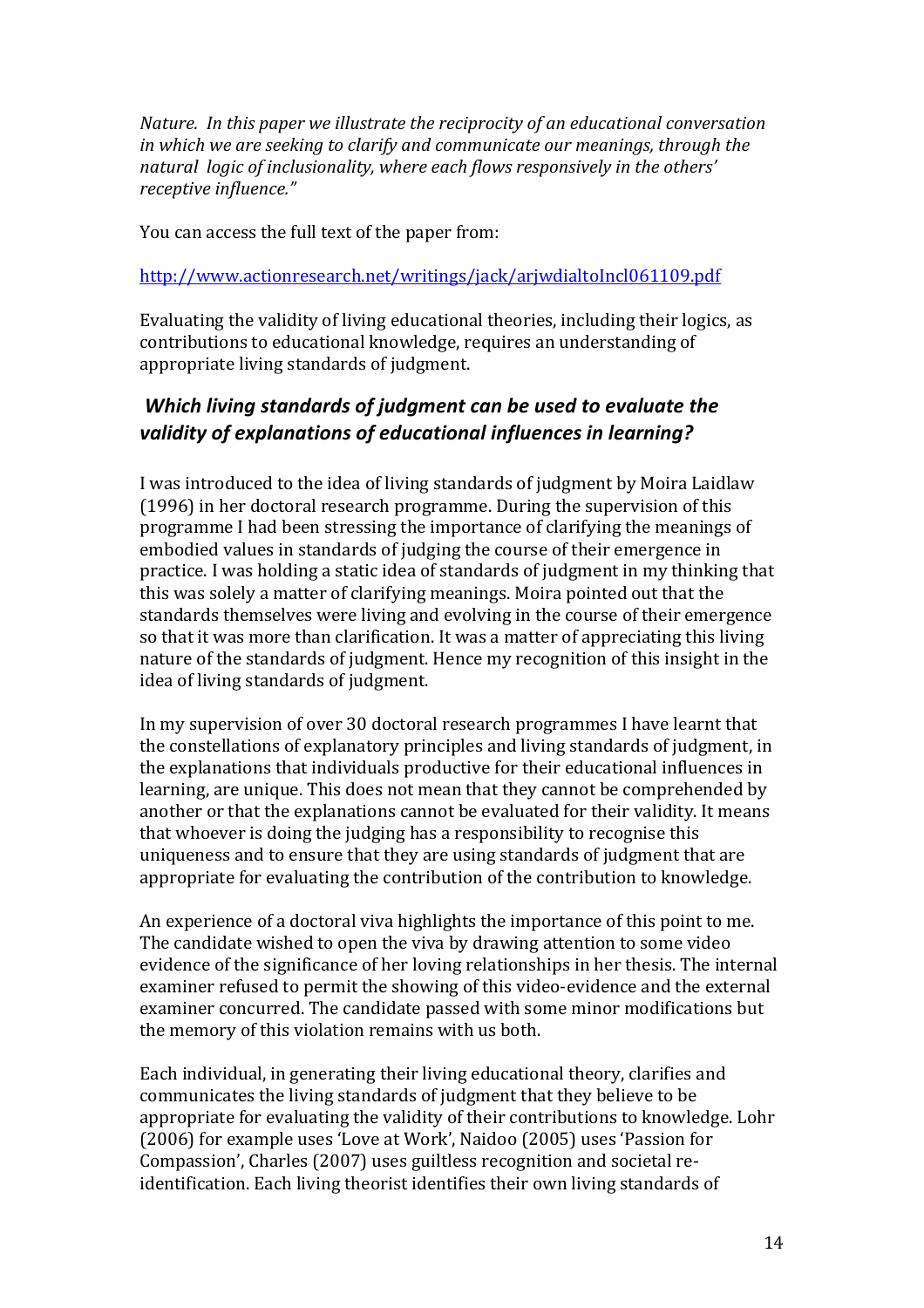judgment in the Abstracts of their thesis. You can access these at http://www.actionresearch.net/living/living.shtml

In clarifying the standards of judgment that are appropriate for evaluating the validity of the claims to knowledge each individual engages critically with the ideas of others. I stress in my supervision the importance of engaging with the most advanced social theories of the day to enhance enquiries into improving practice and generating knowledge. By 'engaging with', I do not mean 'applying' in the sense of having a primary purpose in contributing to or in testing the validity of these theories, although this might be a byproduct of the generation of the living theory. I mean 'engaging with' in the sense of drawing insights from the theories into the generation of a living theory and acknowledging their use.

# **Theoretical frameworks**

As you may imagine I have encountered many theories that have influenced my own over the course of the 36 years of my research programme. I recognise that the length of any account of the influence of the theories of others may make you 'lose the will to live' as one my readers put it having responded to an earlier draft! Hence my decision to move the substantive content of this section to the Appendix. However, I want to stress the importance of the Appendix because of the significance of these theories in the development of my own living theory and because I think that it is important in establishing the academic legitimacy of living theories that they include such engagements with the ideas of others.

Practitioner-researchers are faced with a Smörgåsbord of theories in the sense of a choice from a buffet of multiple dishes of various foods on a table.

I like the way Joan Conolly distinguishes her engagement with 'established' theory in her use of living theory methodologies:

*Which raises another point, which worries me frequently. When I am required – as I* am so frequently in the academy – to frame my research in 'established theory', *am,I,not,prejudging,and,prejudicing,my,research,with,this,expectation?Ifear,that*, *I* am, and in so doing, I am blinding and deafening myself to what is really there, *not,only, what,pops,out,in,the,last,seconds,,but,what,is,there,from,the,beginning, which I cannot see and hear because I am using an inappropriate perspective and lens. And this brings me back to my enthusiasm for living theories methodologies* which allow, me, to, look at things, as, I, experience, them, to, articulate, this *understanding of mine, and make the connections with the understandings of others later. And in turn to look at the experience of others from THEIR perspective* and through THEIR lens, and make connections with MY understanding later ... and then, even later, the understandings of others. Actually of course, it does not *happen in slices like this at all, but I find that I do have to remind myself to consider the,perspective,and,the,lens,constantly, so,that,I,draw,conclusions,about,things, with due respect for the appropriate perspective and lens. I hope that that is* making sense. (Conolly, 2010)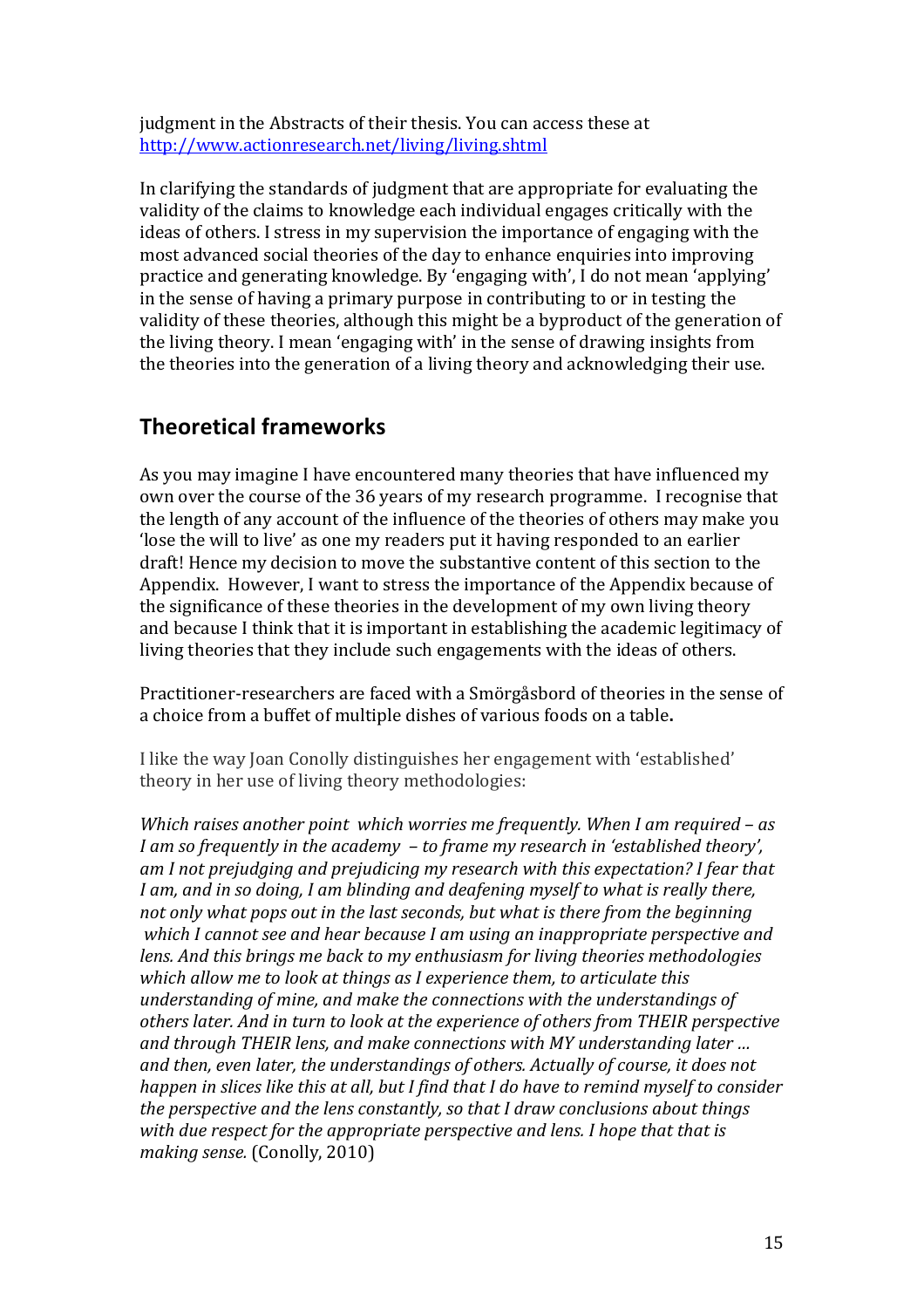In acknowledging the influence of the 'established theories' of others in the Appendix, I want to emphasise that I am not 'applying' these theories in my own practice. The meanings I take from the theories of others are influenced by the context of their use and hence given my unique meanings in the generation of a living educational theory. My purpose is not to test the validity of the established theories. It is to offer a living educational theory for validation whilst acknowledging my creative and critical use of the ideas of others. In the generation of such living theories it is important to use appropriate methods for exploring the implications of asking question of the kind, 'How do I improve what I am doing?'

# **Research methods**

The appropriateness of the action reflection cycles used in the generation and development of living educational theories rests in showing their usefulness in clarifying the meanings of ontological values in educational relationships and in forming these values into living epistemological standards of judgment. The educational relationships are contextualized as inclusional (Rayner, 2009) in relation to the mixed methods research. A living theory approach to visual narratives is used in multi-media explanations of educational influences in learning.

The methods for enhancing the robustness of the validity and rigour of the explanations include the use of Habermas' (1976) four criteria of social validity and Winter's (1989) six criteria for enhancing rigour. Lather's (1991) catalytic validity is used to justify claims about the educational influence of the ideas generated in one context for individuals working and researching in different contexts in the UK, Ireland, Canada, Croatia, India, China, Japan and South Africa (see the Educational Journal of Living Theories, the Living Theory Section and the What's New section of http://www.actionresearch.net ).

A method developed from Sardello's, (2008) idea of empathetic resonance, together with visual narratives and the approach to validity described above, is used to develop a shared understanding of energy-flowing values in explanations of educational influences in different cultural settings.

# **Data sources and Evidence**

The data and evidential sources include 32 living theory doctoral theses legitimated in the Academy over the past 14 years from research carried out in the UK, the Republic of Ireland, Canada, the USA and Japan. (See the living theory section of http://www.actionresearch.net and http://www.jeanmcniff.com/reports.html )

The data sources are focused on the explanations that individual action researchers have produced to explain their educational influences in their own learning, in the learning of others and in the learning of the social formations in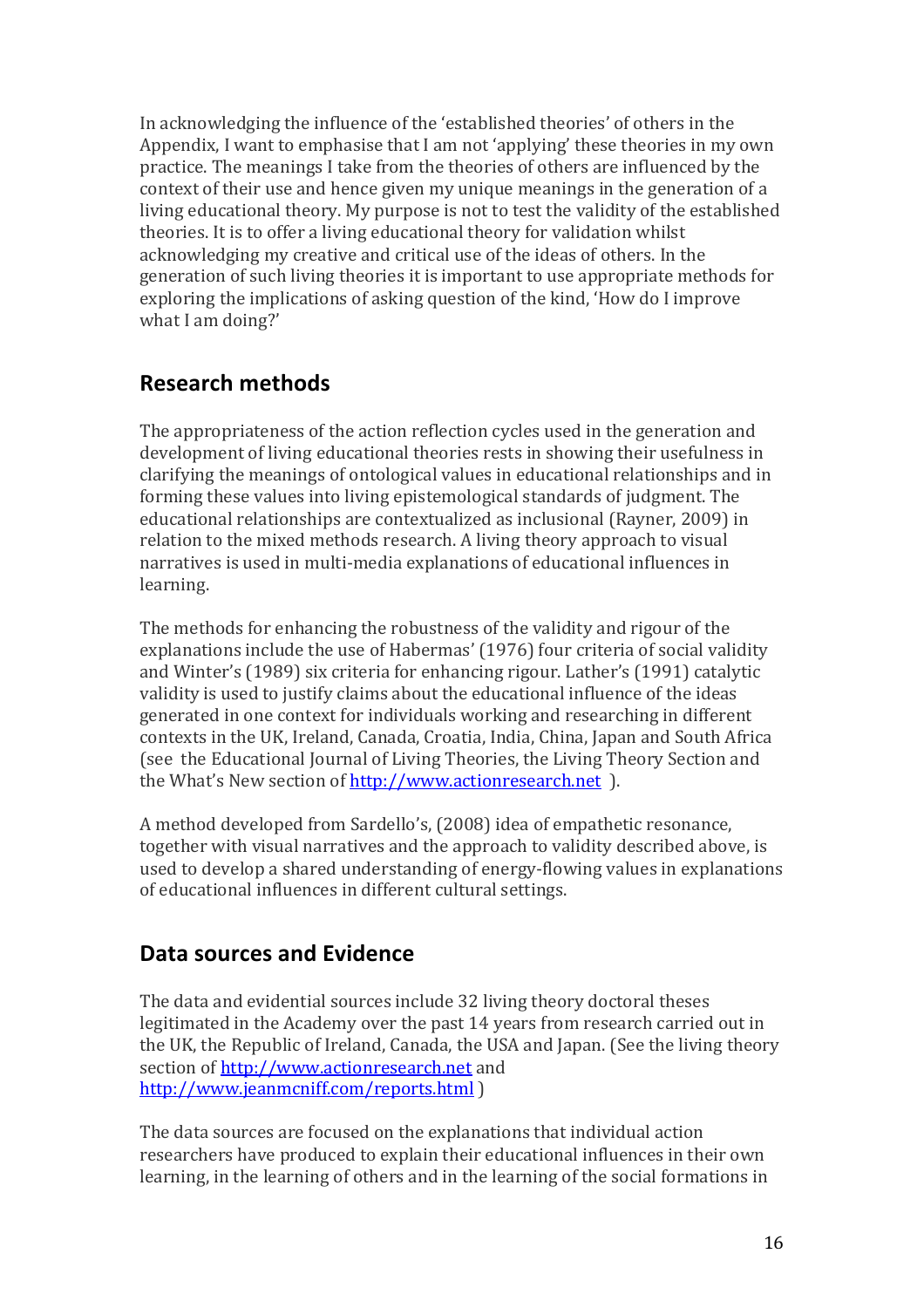which they live and work.

It is argued that the evidence from these data sources is sufficient to establish standards of judgment for legitimating educational knowledge that can be comprehended and agreed across a range of cultural boundaries. The agreement rests on a process of empathetic resonance in which visual data is used to establish a shared recognition of energy-flowing values from different cultural contexts. These energy-flowing values constitute the explanatory principles that individuals use to explain their educational influences in learning.

# **Substantiated conclusions**

Each of the 32 living theory, action research doctoral theses has been judged as an original contribution to knowledge in demonstrating originality of mind and critical judgment. The conclusions of each thesis have been judged by examiners as justified in relation to the evidence produced. What is original in the above analysis is the evidence-based claim that a new epistemology for educational knowledge with educational responsibility has been established by this legitimated knowledge-base for education. The standards of judgment in this epistemology include an ecological focus on *the conceptual, methodological, and practical challenges and opportunities inherent in understanding how and what people,learn,across,time,and,space.*

The substantiated conclusions also focus on the nature of the practical principles that can be used to explain educational influences in learning. The meanings of these practical principles, including a passion for compassion and loving what we are doing, are clarified in the course of their emergence through action reflection cycles as the individual asks, researches and answers questions of the kind. 'How do I improve what I am doing?'

The conclusions include the evidence that visual narratives can be used to develop a shared recognition of the meanings of energy-flowing values as explanatory principles in explanations of educational influence.

# **Scientific and scholarly contributions**

The contributions to educational knowledge of the presentation are focused on:

1) The generation of a new epistemology for educational knowledge. This includes; the units of appraisal of the explanations produced by individuals for their educational influences in learning; the energy-flowing values in explanatory principles and living standards of judgment; the living logics of the living theories that include propositional, dialectical and inclusional logics.

2) The explication of a living theory methodology for making public the embodied knowledge of professional practitioners.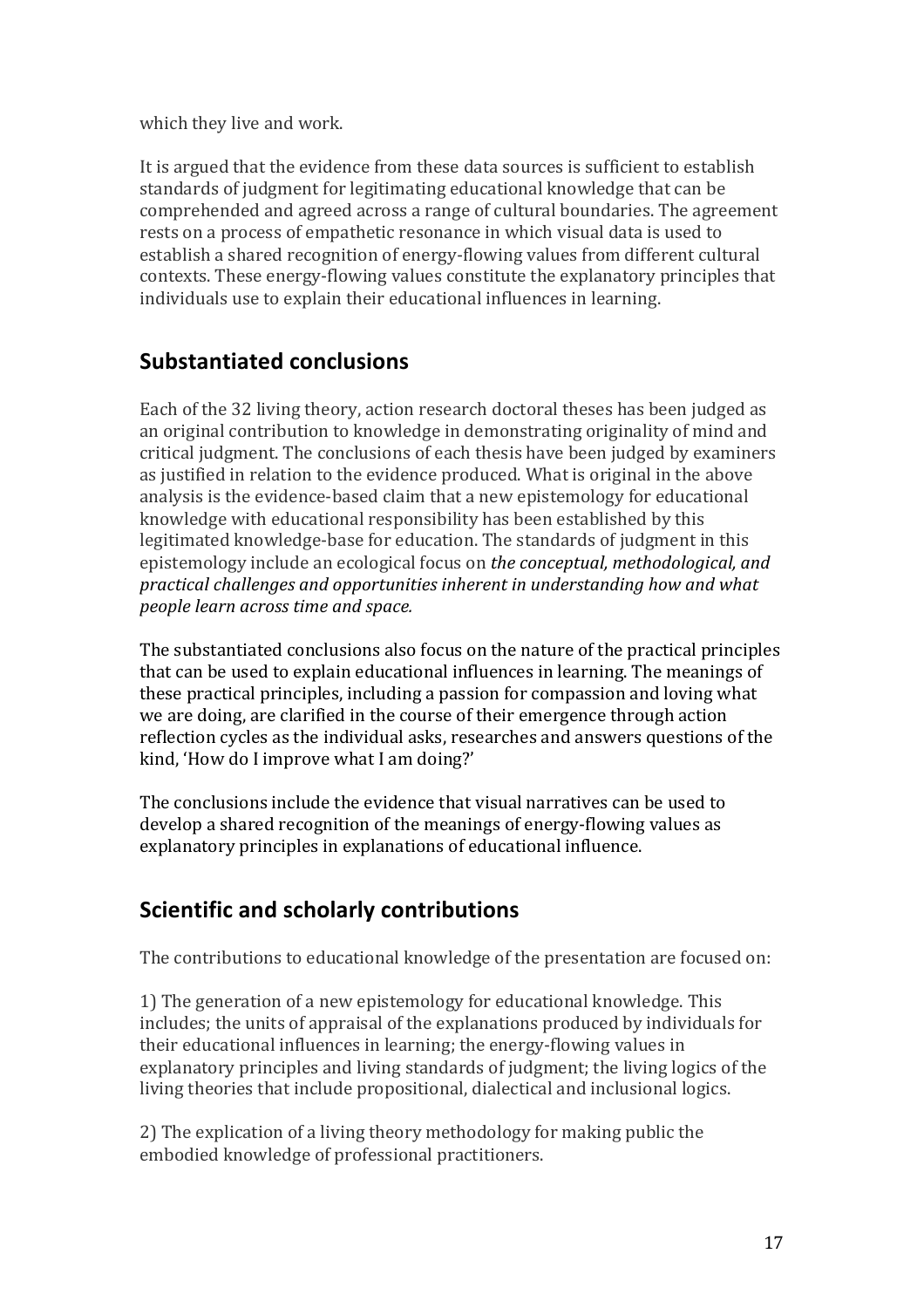3) Understanding complex ecologies in a changing world within an understanding of educational theory as the explanations that individuals produce for their educational influences in learning. In relation to the theme of the conference this can be seen as understanding complex ecologies in a changing world within the generation of living educational theories.

4) The use of an original approach to empathetic resonance using visual narrative for the communication of shared meanings of practical principles in explanations of educational influence.

# **References(**

Adler-Collins, J. (2000) A Scholarship Of Enquiry. MA Dissertation, University of Bath.

Bateson, G. (2000) Steps To An Ecology Of Mind. Chicago: University of Chicago. Bernstein, B (2000) Pedagogy, Symbolic Control and Identity: Theory, Research, Critique. Lanham, Boulder, New York, Oxford; Rowman & Littlefield Publishers, Inc.

BERA (2009) Explicating A New Epistemology For Educational Knowledge With Educational Responsibility. Keynote Symposium of the 2009 British Educational Research Association Annual Conference. Retrieved 2 April 2010 from

*http://www.actionresearch.net/writings/bera/educationlinebera09keynote. pdf*

Biesta, G. J. J. (2006) Beyond Learning; Democratic Education For A Human Future. Boulder; Paradigm Publishers.

Biesta, G., Allan, J. & Edwards, R. (2009) Theorising Education: The Laboratory for Educational Theory. Research Intelligence, 109; 18-19.

Bourdieu, P. (1990) The Logic Of Practice. Stanford CA; Stanford University Press.

Buber, M. I and Thou. (1958) Translated by Ronald Gregor Smith. New York: Charles Scribner's Sons.

Buber, M. (1947) Between Man and Man. London: Kegan Paul, Trench, Trubner & Co. Ltd.

Cartwright, S. (2008) How can I enable the gifts and talents of my students to be in the driving seat of their own learning? MA Unit, University of Bath. Retrieved on 25<sup>th</sup> March 2010 from

http://www.actionresearch.net/writings/tuesdayma/scgandtnov08.pdf Charles, E. (2007) How Do I Improve My Practice? Creating A Decolonising Living Educational Theory That Embraces And Extends Our Humanity Into New Relationships That Carry Hope For Humanity. Ph.D. thesis, University of Bath. Clandinin, J. (Ed.) (2007) Handbook of Narrative Inquiry: Mapping Methodology,

Thousand Islands, London, New Dehli; Sage.

Conolly, J. (2010) Educational Influence and Interview Children. E-mail to the practitioner-researcher e-seminar on the 28<sup>th</sup> March 2008.

Dadds, M. (2008) Empathetic Validity in Practitioner-Research. Educational Action Research,  $16(2)$ , 279-290.Delong, J.  $(2002)$  How Can I Improve My Practice As A Superintendent Of Schools And Create My Own Living Educational Theory? Ph.D. thesis, University of Bath.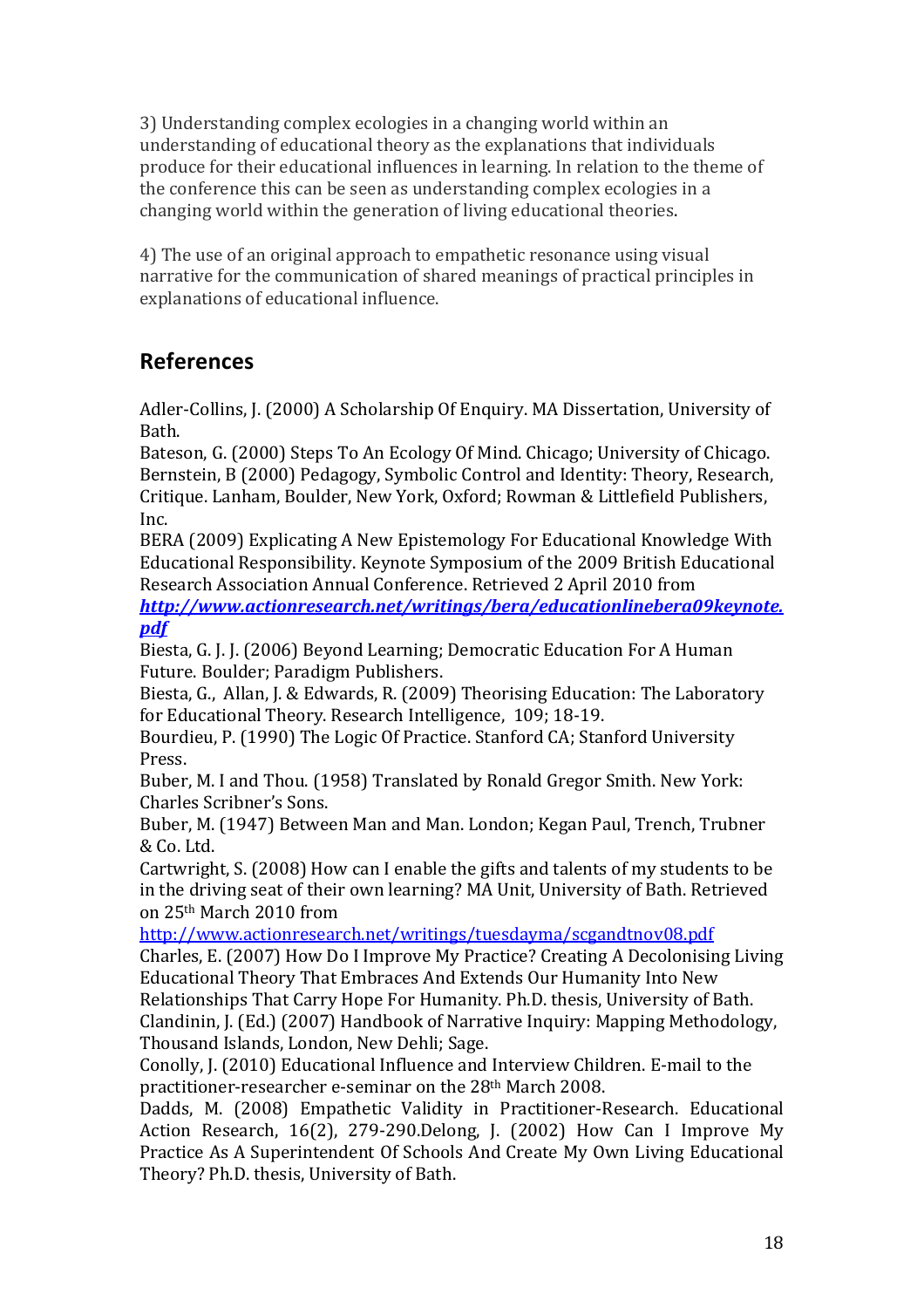Farren, M. (2005) Creating My Pedagogy Of The Unique Through A Web Of Betweenness. University of Bath, PhD thesis, University of Bath.

Fromm, E. (1947)Man for Himself, An Inquiry into the Psychology of Ethics. London; Routledge.

Fromm, E. (1955) The Sane Society. New York: Rinehart.

Fromm, E. (1056) The Art of Loving. London; Harper Row.

Fromm, E. (1960) The Fear of Freedom. London; Routledge & Kegan Paul.

Fromm, E. (1968) The Revolution of Hope. New York: Harper & Row.

Fromm, E. (1976)To Have or to Be. London; Continuum.

Guattari, F. (2000) The Three Ecologies. London; Athlone.

Hymer, B. (2007) How Do I Understand And Communicate My Values And Beliefs In My Work As An Educator In The Field Of Giftedness? D. Ed. Psy. Thesis, University of Newcastle.

Habermas, J. (2002) The Inclusion Of The Other: Studies In Political Theory. Oxford; Polity.

Habermas, J. (1987) The Theory Of Communicative Action Volume Two: The Critique of Functionalist Reason. Oxford: Polity.

Habermas, J. (1976) Communication And The Evolution Of Society. London: Heinemann.

Henon, A. (Ed.) (2009) Creativity|Works. Radstock; NESA publications.Huxtable, M. (2009) How do we contribute to an educational knowledge base? A response to Whitehead and a challenge to BERJ. Research Intelligence, 107, 25-26.

Ilyenkov, E. (1977) Dialectical Logic. Moscow; Progress Publishers.

Kok, P. (1991) Action Research: The Art of an Educational Inquirer Peggy graduated in 1991, M.Ed. Dissertation, University of Bath. Retrieved 30 March 2010 from http://www.actionresearch.net/living/peggy.shtml

Laidlaw, M. (1996) How Can I Create My Own Living Educational Theory As I Offer You An Account Of My Own Educational Development. Ph.D. Thesis, University of Bath.

Lather, P. (1991). Getting Smart: Feminist Research And Pedagogy With/In The Postmodern. New York: Routledge.

Lohr, E. (2006) What Is My Lived Experience Of Love And How May I Become An Instrument Of Love's Purpose. Ph.D. Thesis, University of Bath

McNiff, J. (2007) My Story Is My Living Educational Theory, in Clandinin, J. (Ed.) (2007) Handbook of Narrative Inquiry. London, New York; Sage.

Naidoo, M. (2005) I am because we are (A never ending story). The emergence of a living theory of inclusional and responsive practice. Ph.D. Thesis, University of Bath. Retrieved 11 March 2009 from

http://www.actionresearch.net/naidoo.shtml

Merleau-Ponty, M. (1972) Phenomenology Of Perception. London; Routledge. Polanyi, M. (1958) Personal Knowledge: Towards a Post-Critical Philosophy. London: Routledge and Kegan Paul.

Popper, K. (1975) The Logic of Scientific Discovery, London: Hutchinson & Co. Rayner, A. (2010) The Inclusional Nature of Living Educational Theory: A Receptive Response to Whitehead. Research Intelligence 109: 26-27. Retrieved  $17<sup>th</sup>$  February 2010 from http://www.actionresearch.net/writings/jack/alanraynerRI10926-27opt.pdf.

Rayner, A. (2009) *What is Inclusionality.* Retrieved 12 July 2009 from http://www.inclusionality.org/index.php?option=com\_content&view=article&id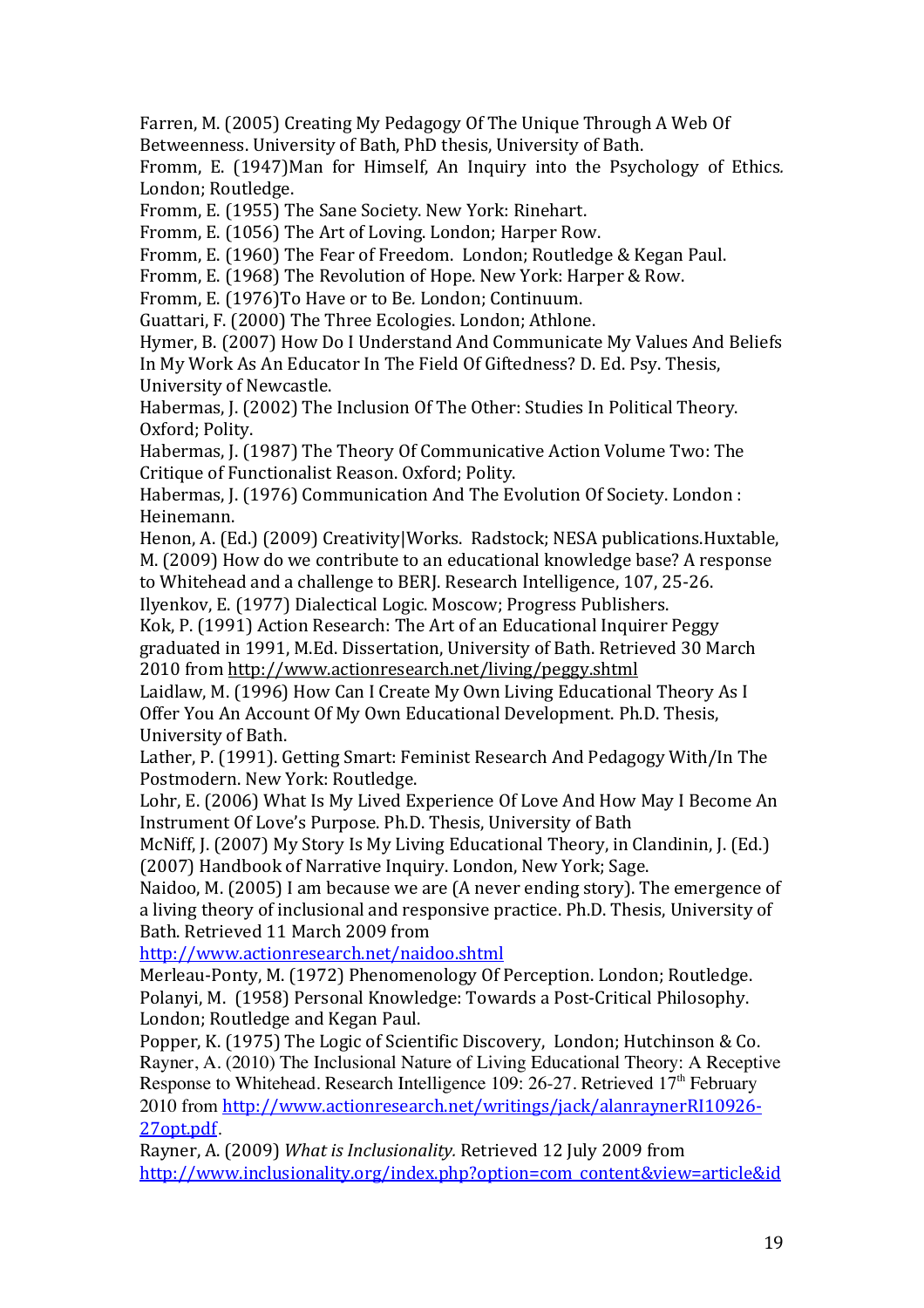#### =1&Itemid=2

Rayner, A. (2006) Essays And Talks About 'Inclusionality' by Alan Rayner. Retrieved 11 January 2008 from

http://people.bath.ac.uk/bssadmr/inclusionality

Rayner, A. (2005) Space, Dust and the Co-evolutionary Context of 'His Dark Materials'. Retrieved 2 August 2006 from

http://people.bath.ac.uk/bssadmr/inclusionality/HisDarkMaterials.htm Sardello, R. (2008) Silence: The Mystery of Wholeness. Beerkeley; Goldenstone Press.

Schön, D. (1995) The New Scholarship Requires a New Epistemology. Change, Nov./Dec. 1995 27 (6) pp. 27-34

Snow, C. E. (2001) Knowing What We Know: Children, Teachers, Researchers. Presidential Address to AERA, 2001, in Seattle, in *Educational Researcher*, Vol. 30, No.7, pp.3-9.

Vasilyuk, F. (1991) The Psychology Of Experiencing: The Resolution Of Life's Critical Situations. Hemel Hempstead: Harvester Wheatsheaf.

Whitehead, J. (1989a) How do we Improve Research-based Professionalism in Education? A question which includes action research, educational theory and the politics of educational knowledge. 1988 Presidential Address to the British Educational Research Association. British Educational Research Journal, Vol. 15, No.1, pp. 3-17, 1989. Retrieved 8 March 2010 from

http://www.bera.ac.uk/files/presidentialaddresses/Whitehead,\_1988.pdf

Whitehead, J. (1989b) Creating A Living Educational Theory From Questions Of The Kind, "How Do I Improve My Practice?' Cambridge Journal of Education, Vol. 19, No.1, pp. 41-52.

Whitehead, J. (1993) The Growth of Educational Knowledge: Creating your own living educational theories. Bournemouth; Hyde.

Whitehead, J. (2001) Review of Hocking, Brent; Haskell, Johnna; and Linds, Warren. (Eds.) (2001) *Unfolding Bodymind: Exploring Possibility Through Education*, Volume Three of the Foundations of Holistic Education Series. Brandon, VT: Psychology Press/Holistic Education Press.

Whitehead, J. (2006) Living Inclusional Values In Educational Standards Of Practice And Judgement, Ontario Action Researcher, Vol. 8.2.1. Retrieved 12 January 2007 from *http://www.nipissingu.ca/oar/new\_issue-V821E.htm* 

Whitehead, J. (2008a) Increasing Inclusion In Educational Research: A Response To Pip Bruce Ferguson. Research Intelligence, 103, 16-17.

Whitehead, J. (2008b) An Epistemological Transformation in what counts as Educational Knowledge: Responses to Laidlaw and Adler-Collins. Research Intelligence, 105, 28-29.

Whitehead, J. (2008c) Using A Living Theory Methodology In Improving Practice And Generating Educational Knowledge in Living Theories. *Educational Journal of Living Theories, Vol. 1, No. 1, pp 104-126. Retrieved 22 March 2010 from* http://ejolts.net/node/80

Whitehead, J. & McNiff, J. (2006) Action Research Living Theory. London; Sage. Whitehead, J. & Rayner, A. (2009) From Dialectics to Inclusionality: A naturally inclusive approach to educational accountability. Retrieved on  $28<sup>th</sup>$  March 2010 from http://www.actionresearch.net/writings/jack/arjwdialtoIncl061109.pdf Winter, R. (1989) Learning from Experience. London; Falmer.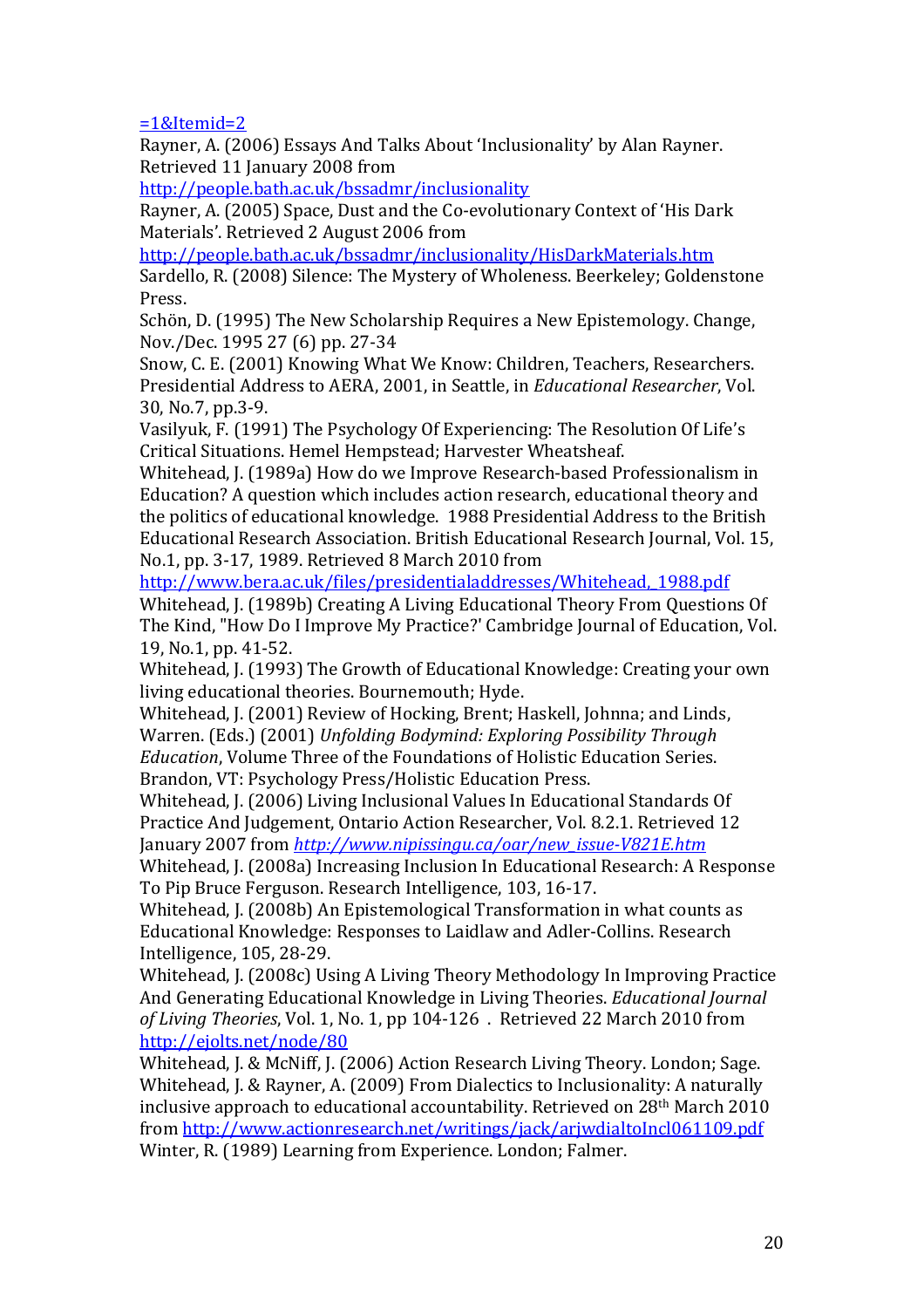# **Appendix on Theoretical Frameworks**

### *Propositional%and%Dialectical%Theories*

Here are some of the analytic frames I use in the generation of my living educational theories. They include established theories for understanding complex ecologies in a changing world. These are of course a unique constellation and you will have your own in the generation of your living theory.

One of the analytic frames that has influenced significantly my understandings is that of Erich Fromm. I first encountered Fromm's writings in *Man For Himself* (1947) and *The Fear of Freedom* (1960) during my initial teacher education course in 1966-7. His insights about two personality orientations have remained with me. Fromm distinguishes between the marketing and the productive orientation. The marketing orientation conforms to the pressure of the capitalist relations of the market. Fromm's analysis of the damaging influences of social relations organized to maximize profit, from his critical theory perspective, continues to inform my understandings. In the productive orientation an individual faces the truth without panic and realizes that there is no purpose to life than the one he or she gives to their own life though their loving relationships and productive work (Fromm, 1960, p. 18).

Fromm developed his humanistic psychology throughout his working life in his works on *The Sane Society* (1955) with its focus on the importance of small faceto-face groups in social evolution, on *The Revolution of Hope* (1968), *The Art of Loving* (1956) and to *Have or to Be* (1997). I continue to focus on values of hope, love and being as carrying hope for the future of humanity and my own.

I also encountered the ideas of Martin Buber on my initial teacher education course (Buber's sole use of the male gender jars because it could appears to eliminate the female) The following insights remain with me in creating my own living educational theory.. I am thinking particularly of the humility of the educator as described by Buber in subordinating one's own 'hierarchical' recognition to the life and particular being of the pupils:

*"If,this,educator,should,ever,believe,that,for,the,sake,of,education,he,,has,to, practise selection and arrangement, then he will be quided by another criterion than,that of inclination, however, legitimate this may be in its own sphere; he will be,guided,by,the,recognition,of,values,which,is,in,his,glance,as,an,educator.,But, even then his selection remains suspended, under constant correction by the special humility,of,the,educator,for,whom,the,life,and,particular,being,of,all,his,pupils,is, the,decisive factor to which his 'hierarchical' recognition is subordinated."* (Buber, 1947, p. 122)

I am also thinking of the emphasis placed by Buber on dialogue and trust: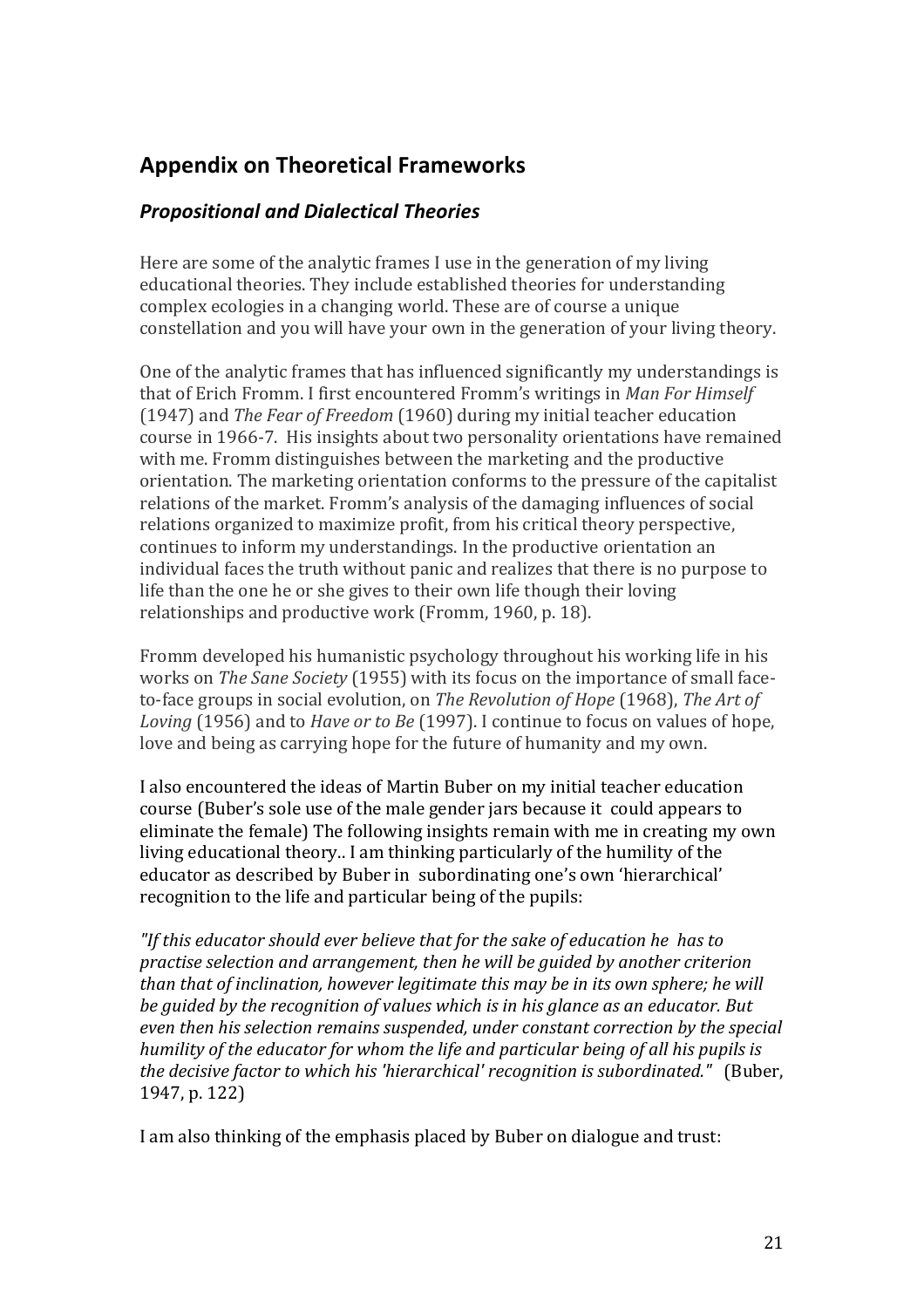"The relation in education is one of pure dialogue....., Trust, trust in the world, *because this human being exists – that is the most inward achievement of the* relation in education. Because this human being exists, meaninglessness, however *hard pressed you are by it, cannot be the real truth. Because this human being exists, in the darkness the light lies hidden, in fear salvation, and in the callousness of one's fellow-men the great Love."* (pp. 124-125)

One of my original contributions to educational theory is the idea that living educational theories can be produced by individuals to explain their educational influences in learning in enquiries of the kind, 'How do I improve what I am doing?' At the heart of a living educational theory is the individual 'I'. My understanding of 'I' continues to be influenced by Buber's understanding of the 'I' lived in that relation to man which is embodied in conversation and his abhorrence of 'the severed I, wallowing in the capital letter, uncovering the shame of the world spirit that has been debased....'

*"How much of a person a man is depends on how strong the I of the basic word I-You is in the human duality of his I.*

*The way he says I - what he means when he says I - decides where a man belongs and where he goes. The word "I" is the true shibboleth of humanity.*

*Listen to it!*

*How dissonant the I of the ego sounds! When it issues from tragic lips, tense with some self-contradiction that they try to hold back, it can move us to great pity. When it issues from chaotic lips that savagely, heedlessly, unconsciously represent contradiction, it can make us shudder. When the lips are vain and smooth, it sounds embarrassing or disgusting.*

*Those who pronounce the severed I, wallowing in the capital letter, uncover the shame of the world spirit that has been debased to mere spirituality.*

*But how beautiful and legitimate the vivid and emphatic I of Socrates sounds! It is the I of infinite conversation, and the air of conversation is present on all its ways, even before his judges, even in the final hour in prison. This I lived in that relation to man*  which is embodied in conversation. It believed in the actuality of men and went out *toward them. Thus it stood together with them in actuality and is never severed from it. Even solitude cannot spell forsakenness, and when the human world falls silent for him, he hears his daimonion say You.*

*How beautiful and legitimate the full I of Goethe sounds! It is the I of pure intercourse with nature. Nature yields to it and speaks ceaselessly with it; she reveals her mysteries to it and yet does not betray her mystery. It believes in her and says to the rose: "So it is You" - and at once shares the same actuality with the rose. Hence, when it returns to itself, the spirit of actuality stays with it; the vision of the sun clings to the blessed eye that recalls its own likeness to the sun, and the friendship of the elements accompanies man into the calm of dying and rebirth. Thus the "adequate, true, and pure" I-saying of the representatives of association, the Socratic and the Goethean persons, resounds through the ages."* (1970, p. 117).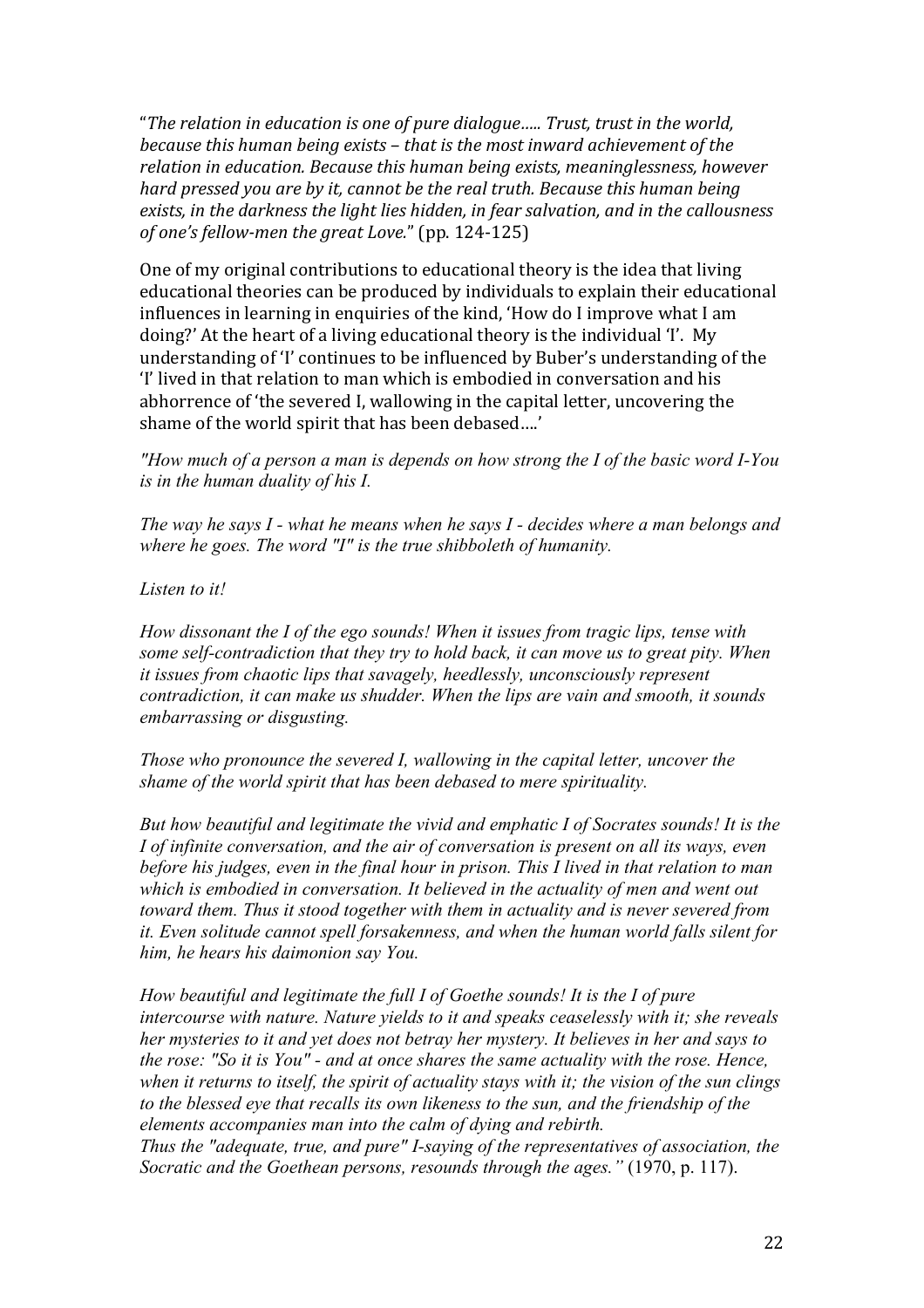The theories of others continue to influence the evolution of my own, especially in relation to the meanings and significance of energy-flowing values in explanations of educational influences in learning. For example, I have been influenced by Sardello's (2008) idea of empathetic resonance in communicating the meanings of energy-flowing values as I explained in section 2 above. I have found Vasilyuk's (1996) points about energy and values in his psychology of experiencing most helpful in reinforcing the significance of my focus on expressing and communicating the meanings of energy-flowing values in explanations of educational influence. I am thinking particularly of his points that we know how 'energetically' a person can act when positively motivated but that we have very little idea of how to link up into one whole the physiological theory of activation, the psychology of motivation, and the ideas of energy (p.63-64). Biesta's (2006) points about the importance of the responsibility of the educational researcher have also served to reinforce my emphasis on educational responsibility in the generation of educational theories. I am thinking particularly of Biesta's points that educational responsibility is not only a responsibility for the coming into the world of unique and singular beings; it is also a responsibility for the world as a world of plurality and difference (p. 117-118).

In section 3 above I focused on the significance of logics in explanations of educational influence. Because of the significance of Ilyenkov's (1977) dialectical logic in my own thinking I should like to acknowledge my use of his ideas on contradiction and on writing logic in developing the 'essence of the matter.

I follow Ilyenkov in believing that contradiction as the concrete unity of mutually exclusive opposites is the real nucleus of dialectics, its central category. I also agree will Ilyenkov about the difficulty of 'subjective dialectics', on dialectics as the logic of thinking. Ilyenkov poses this difficulty as questions, 'If any object is a living contradiction, what must the thought (statement about the object) be that expresses it?' Can and should an objective contradiction find reflection in thought? And if so, in what form? In other words, can there be a contradiction in true, correct thought? (p. 313).

In exploring the implications of asking, researching and answering the question, 'How do I improve what I am doing?' I experience myself, my 'I' as a living contradiction in the sense of holding together mutually exclusive opposites. In the sense of exploring the implications of my 'I' as a living contradiction I see myself as a dialectician.

I agree with Ilyenkov that a full description cannot by any means be given by a 'definition' but only by 'developing the essence of the matter'. However, I differ from Ilyenkov who believes that to define the concept of thought fully, i.e. concretely then I must 'write' Logic. I believe that developing the essence of the matter cannot be expressed fully in writing logic. I believe that a living logic can only be comprehending through exploring the implications of asking, researching and answering questions of the kind, 'How do I improve what I am doing?' Hence my emphasis on visual narratives to help with the expression of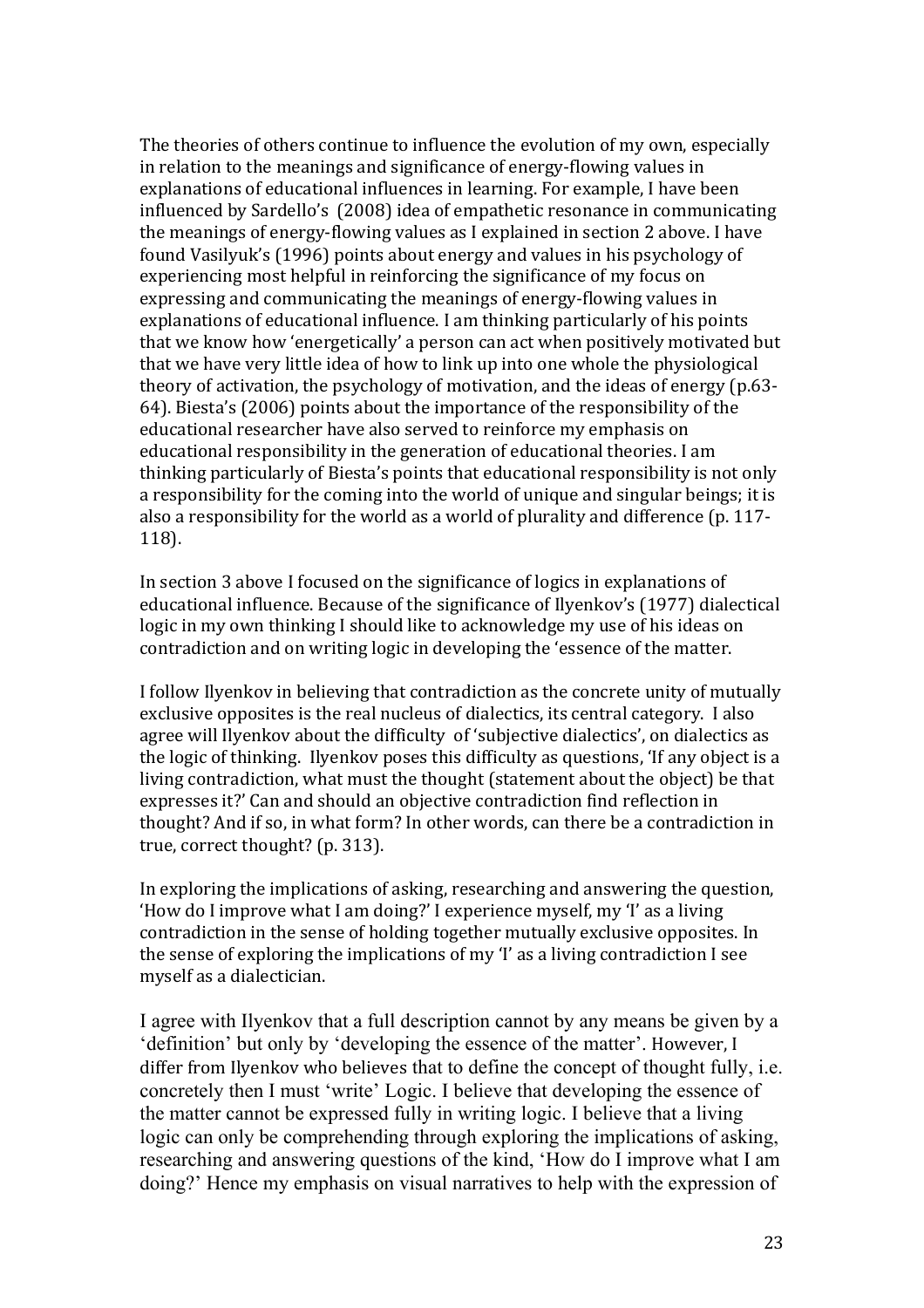the embodied knowledge and energy-flowing values of educators in their explanations of living logics of their educational influences in learning.

In evolving my living logics I have been influenced by Rayner's (2005, 2006) idea of inclusionality as a relationally dynamic awareness of space and boundaries as connective, continuous, reflective and co-creative (Whitehead and Rayner, 2009).

In relation to some of the most advanced social theories of the day I have been influenced by Bernstein's (2000) idea of mythological discourse, Sen's (1999). distinction between an economic theory of human capital and an economic theory of human capability, Bourdieu's (1999) notion of the 'habitus', Habermas' (1976, 1987 and 2002) ideas of social validity, learning and private and civic autonomy, as well as the philosopher Popper's (1975) ideas on objectivity and subjectivity and Guattari's (2000) three ecologies.

Bernstein's(2000) idea of mythological discourse helps to prevent me from doing what Kiergegaard warned against and that was creating a unity in my imagination that loses connection with practical life. Bernstein uses the idea of mythological discourse to describe the way the school disconnects the hierarchy of success internal to the school from social class hierarchies external to the school. He believes that this disconnection takes place through what he calls horizontal solidarities among their staff and students, irrespective of the political ideology and social arrangement of the society. He says that this mythological discourse consists of two pairs of elements which, although having different functions, combine to reinforce each other.

"*One,pair,celebrates,and,attempts,to,produce,a,united,,integrated,,apparently, common national consciousness; the other pair work together to disconnect hierarchies,within,the,school,from,a,causal,relation,with,social,hierarchies,outside, the school."* (p. xxiii).

In the creation of a living theory that explains educational influences in learning I try to avoid such a mythological discourse by including explanations of educational influences in the social formations that influence life and work.

Economic relationships influence constraints and possibilities in what we can do. I use Sen's (1999) economic theory of human capability to emphasise the importance of understanding both the direct and indirect consequences of human abilities. Sen distinguishes between an economic theory of human capital and an economic theory of human capability. He says that at the risk of some oversimplification, it can be said that the literature on human capital tends to concentrate on the agency of human beings in augmenting production possibilities whilst the perspective of human capability focuses on the ability-the substantive freedom-of people to lead the lives they have reason to value and to enhance the real choices they have. He believes that the two perspectives are related, since both are concerned with the role of human beings. But the yardstick of assessment concentrates on different achievements related to what he calls direct or indirect valuations.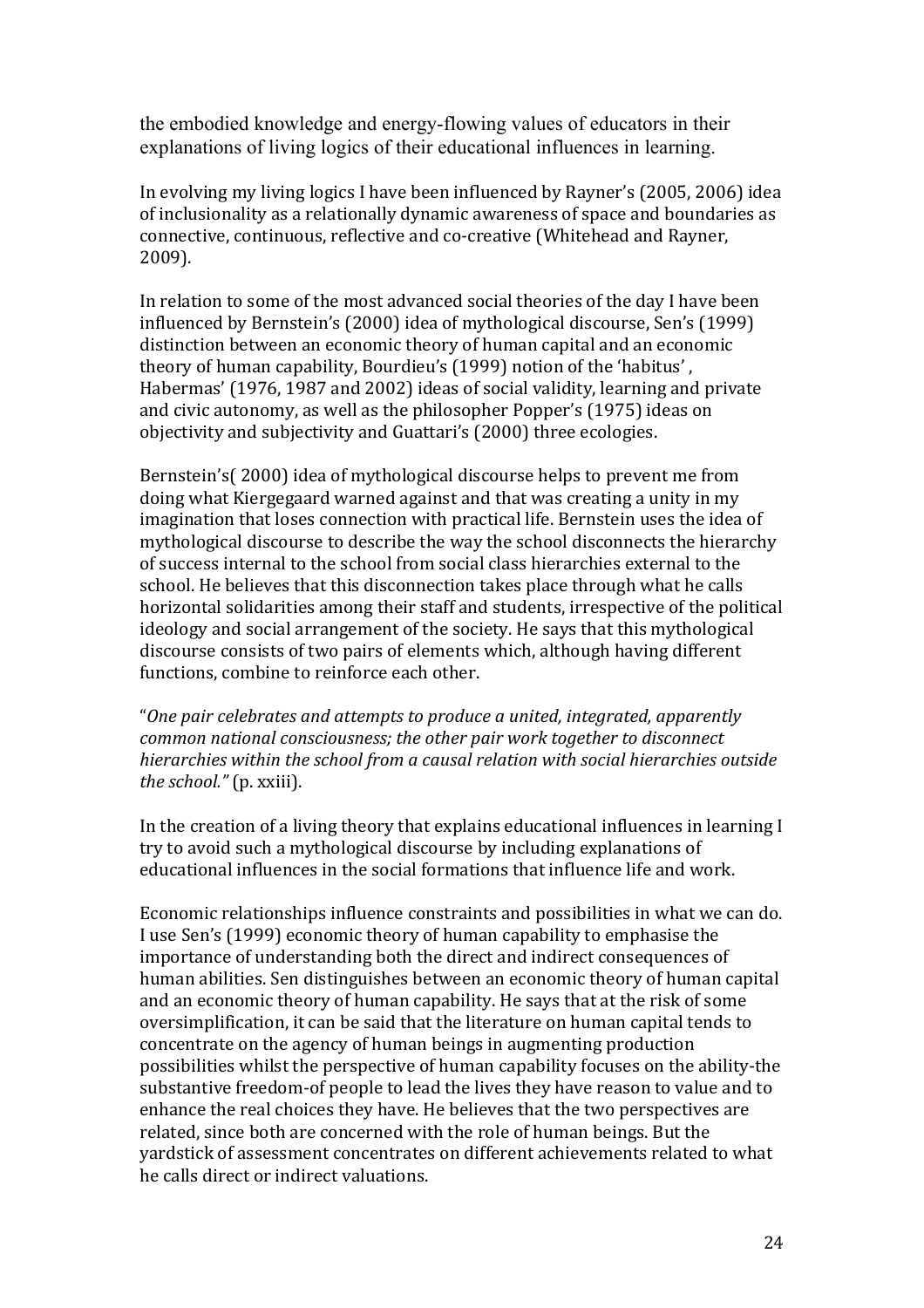Given a person's characteristics, social background, economic circumstances and so on, Sen believes that a person has the ability to be or to do certain things that he or she has reason to value. He says that the reason for valuation can be *direct* in the sense that the functioning involved may directly enrich the person's life, such as being well-nourished or being healthy. It can be *indirect* in the sense that the functioning involved may contribute to further production, or command a price in the market. Sen says that the human capital perspective can, in principle, be defined very broadly to cover both types of valuation, but it is typically defined-by convention-primarily in terms of indirect value: human qualities that can be employed as "capital" in *production, in the way physical capital is. In this sense, the narrower view of the human capital approach fits into the more inclusive perspective of human capability, which can cover both direct and indirect consequences of human abilities.* (p. 293)

I accept Sen's point about the more inclusive perspective of human capability as I include understandings of complex ecologies in a changing world within the formation and evolution of living educational theories. In the generation of these theories I look for engagements with the learning of social formations. In doing this I bear Bourdieu's (1990) point in mind about a relationship between analyzing social formations and what he calls the 'habitus'.

For Bourdieu the habitus is embodied history that is internalized as a second nature and forgotten as history. It is the active presence of the whole past of which it is the product. For Bourdieu the habitus is what gives practices their relative autonomy with respect to external determinations of the immediate present. He says that it is a spontaneity without consciousness or will, opposed as much to the mechanical necessity of things without history in mechanistic theories as it is to the reflexive freedom of subjects 'without inertia' in rationalist theories. (p. 56). I continue to bear in mind Bourdieu's point that social science makes greatest use of the language of rules in cases where it is inadequate in analysing social formations. He says that because of the constancy of the objective conditions over time, rules have a particularly small part to play in the determination of practices, which is largely entrusted to the automatisms of the habitus (p.145). I am most acutely aware of this point, about the constancy of objective conditions over time, in relation to Guattari's (2000) analysis of the role of "The Three Ecologies' in confronting the damage done by Integrated World Capitalism (IWC)

Guattari believes that there will have to be a massive reconstruction of social mechanisms if we are to confront the damage caused by IWC. I agree with Guattari that this will not come about through focusing on centralized reform, through laws, decrees and bureaucratic programmes. I work with Guattari's belief that this reconstruction requires the promotion of innovatory practices, the expansion of alternative experiences centered around a respect for singularity, and through the continuous production of an autonomizing subjectivity that can articulate itself appropriately in relation to the rest of society (p. 59).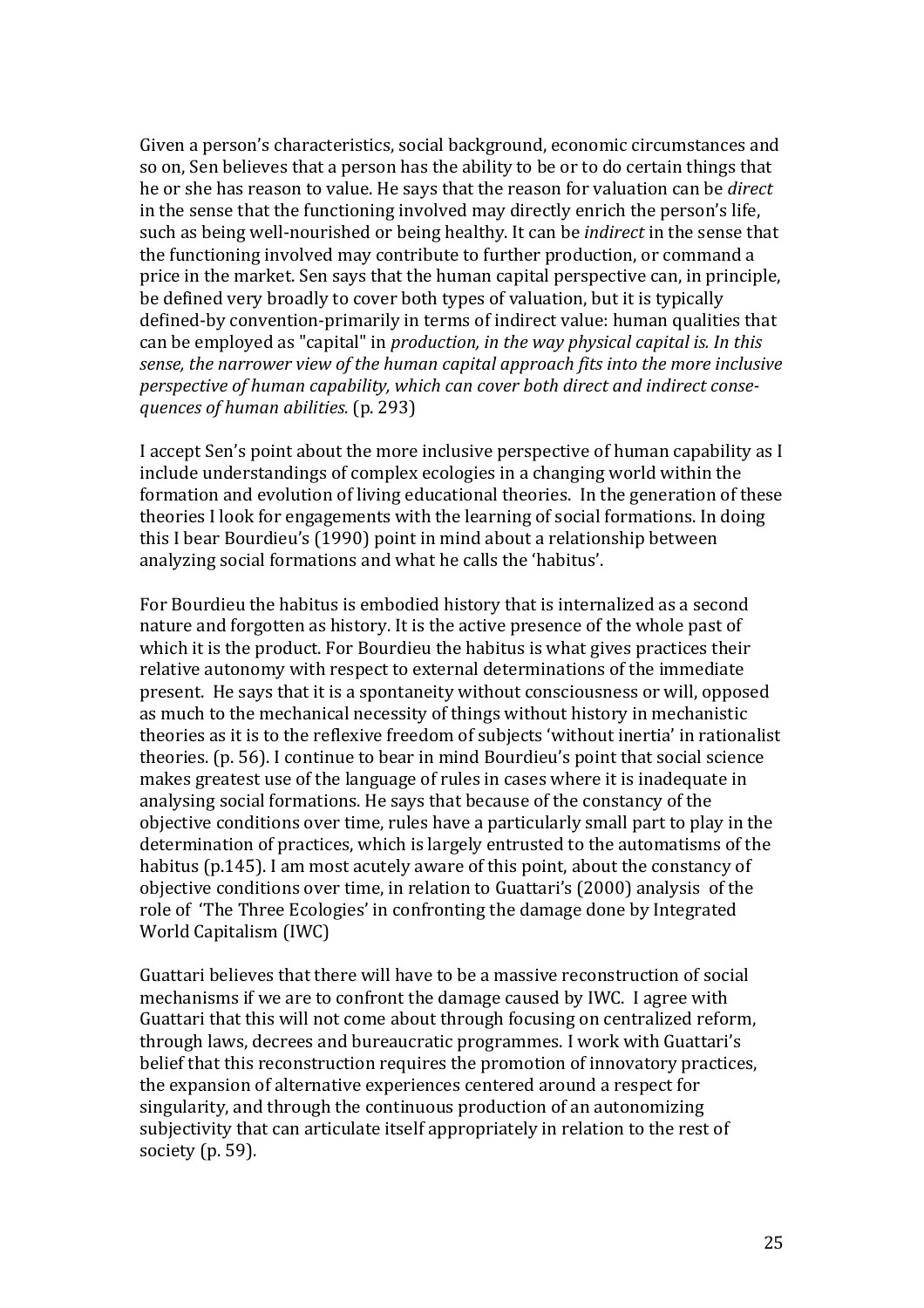In Guattari's ecosophical perspective his three ecologies do not totally exclude a definition of unifying objectives, such as the struggle against world hunger, an end to deforestation of to the blind proliferation of the nuclear industries; but, he says that it will no longer be a question of depending on reductionist, stereoptypical order-words which only expropriate other more singular problematics and lead to the promotion of charismatic leaders. (p. 18). Guattari's first ecosophic problematic is that of the production of human existence itself in new historical contexts.

His second problematic is social. Social ecosophy consists in developing specific practices that will modify and reinvent the ways in which we live as couples or in the family, in an urban context or at work. It focuses on reconstructing the modalities of 'group-being' not only through 'communicational' interventions but through existential mutations driven by the motor of subjectivity. Instead of linking to general recommendations he recommends implementing effective practices of experimentation, as much on a microsocial level as on a larger institutional scale.

His third problematic is mental. Mental ecosophy requires a reinvention of the relation of the subject to the body, to the passage of time, to the 'mysteries' of life and death. He believes that this will lead us to search for antidotes to massmedia and telematic standardization, the conformism of fashion and the manipulation of opinion by advertising, surveys, etc. He says that its ways of operating will be more like those of an artist, rather than of professional psychiatrists who are always haunted by an outmoded ideal of scientificity. (p. 20)

In relation to comprehending complex ecologies in a changing world in the generation of living educational theories, I use Guattari's three ecologies in recognizing that the problematic is one of the production of human existence itself. It includes a focus on effective practices of experimentation in microsocial contexts and the ways of the artist in recognizing that individuals are giving a form to their lives in enquiries that focus on living their ontological values as fully as they can.

In saying this I also recognise the influence of Habermas' ideas, from his theory of communicative action, in focusing on learning, on social validity in communicational interventions and in strengthening both private and civic autonomy.

In his theory of communicative action Habermas (1987) focused on freeing historical materialism from what he called its 'philosophical ballast'. He emphasized the importance of two abstractions in doing this. The first was to abstract the development of the cognitive structures from the historical dynamic of events. The second was to abstract the evolution of society from the historical concretion of forms of life

Habermas claimed that a theory developed using these two abstractions can no longer start by examining concrete ideals immanent in traditional forms of life. His recognition of the importance of learning is consistent with my own view of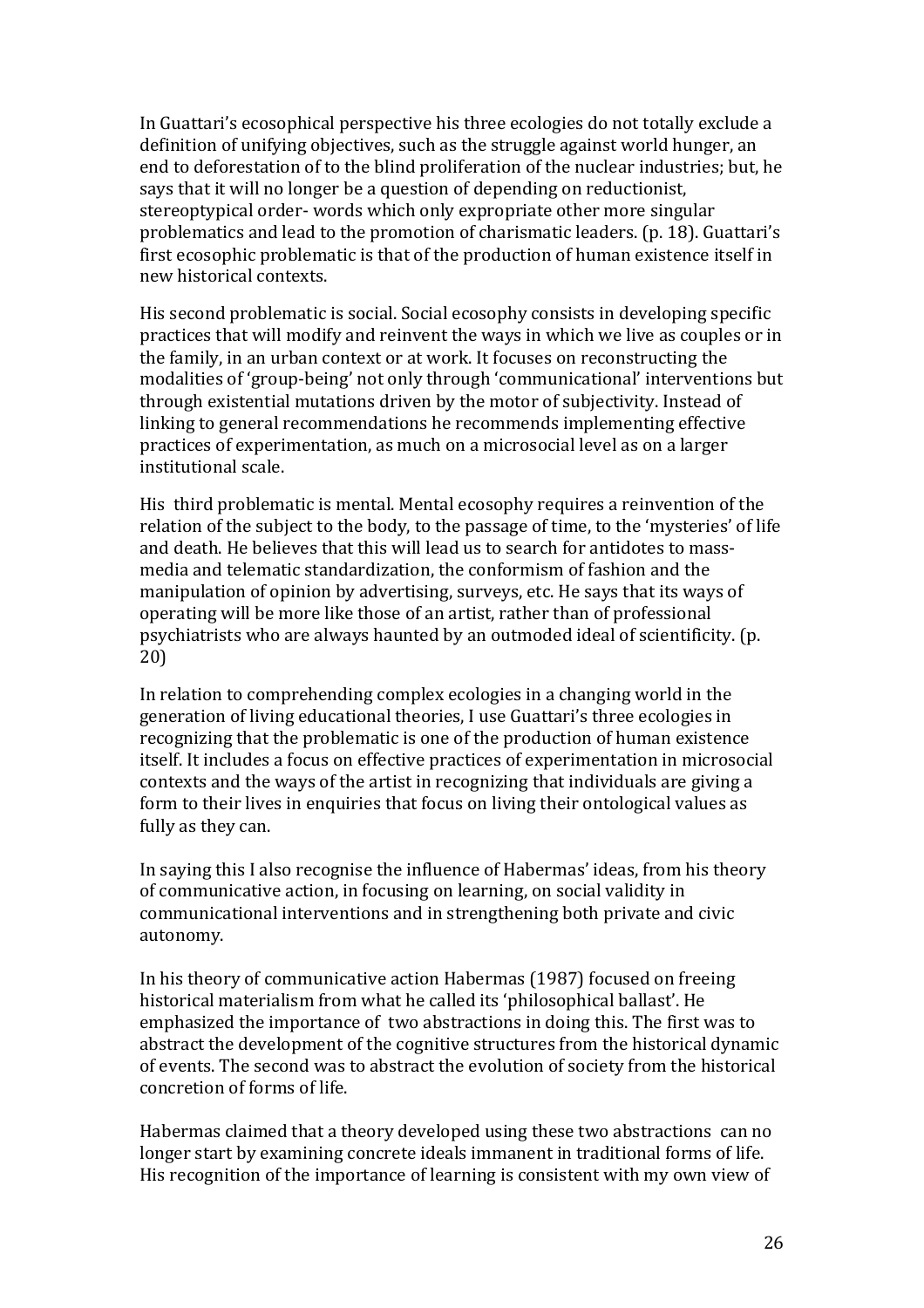theory when he says that it must orient itself to the range of learning processes that is opened up at a given time by a historically attained level of learning (p. 383).

In his work on communication and the evolution of society (1976) Habermas puts forward four criteria of social validity that he believes are involved in individuals reaching an understanding with each other.

He believes that the speaker must choose a comprehensible expression so that speaker and hearer can understand one another. The speaker must have the intention of communicating a true proposition so that the hearer can share the knowledge of the speaker. The speaker must want to express his intentions truthfully so that the hearer can believe the utterance of the speaker in the sense of trusting the speaker. Finally, the speaker must choose an utterance that is right so that the hearer can accept the utterance and speaker and hearer can agree with one another in the utterance with respect to a recognized normative background. (pp.  $2-3$ ).

I use these ideas in validation groups of peers to assist in strengthening the validity of living educational theories. As the theories are being generated I encourage their submission to validation groups in which the following questions are answered.

- i) Is the explanation comprehensible to the reader? What could be done to  $\overline{a}$ enhance its comprehensibility?
- ii) Is their sufficient evidence in the account to justify the claims being made? What could be done to strengthen the evidential base of the claims.
- iii) Does the account show an awareness of the normative influences of the cultural from within which is being produced? What could be done to deepen and extend this awareness.
- iv) Does the account show the authenticity of the researcher in the sense of a sustained commitment to live ontological values as fully as possible. What could be done to enhance the authenticity of the account?

Including the 'I' in research accounts can sometimes lead to criticisms in terms of an account being 'anecdotal', subjective or lacking in objectivity. As Popper says  $(1975)$  the words 'objective' and 'subjective' are philosophical terms heavily burdened with a heritage of contradictory usages and of inclusive and interminable discussions. I use Popper's idea that the objectivity of scientific statements lies in the fact that they can be inter-subjectively tested and his more general formulation that for inter-subjective *testing* is merely a very important aspect of the more general idea of inter-subjective *criticism*, or in other words, of the idea of mutual rational control by critical discussion. (p.44).

Hence my use of Habermas' four criteria of social validity in expressing the mutual rational controls by critical discussion in validation groups to enhance the validity of living theory accounts.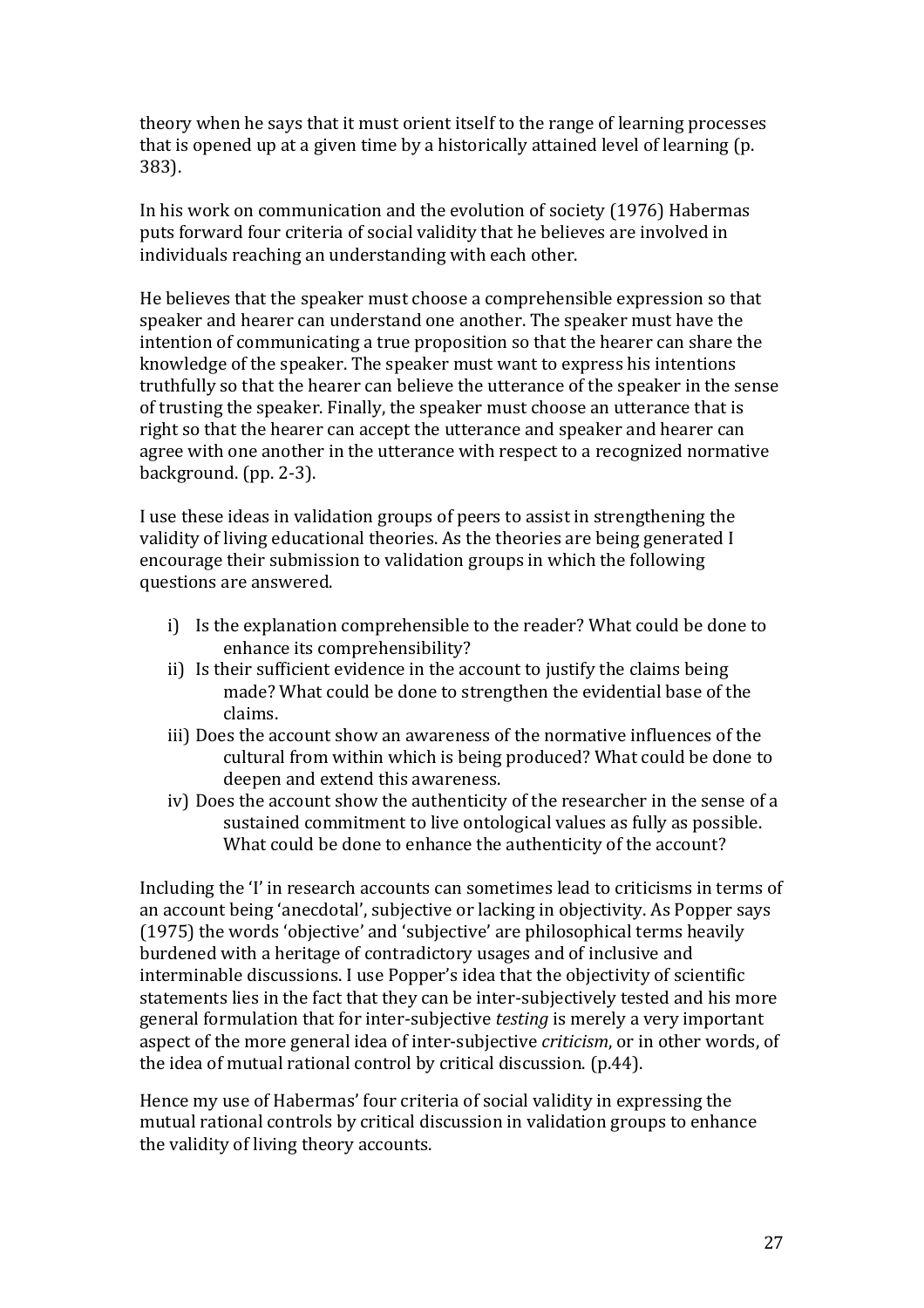In enhancing the validity of living theories I also use the six principles distinguished by Winter (1989) for enhancing the rigor of action research accounts. I find that his six principles of dialectical and reflexive critique, risk, plural structure, multiple resource and theory practice transformation most useful in helping to enhance the validity of living theory accounts. Peggy Kok  $(1991)$  used these principles in this way in her masters dissertation on the art of an educational enquirer and I continue to emphasise the importance of these principles.

In stressing the importance of engaging with educational influences in the learning of social formations I also take account of Habermas' assertion that the dispute between the two received paradigms - whether the autonomy of legal persons is better secured through individual liberties for private competition or through publicly guaranteed entitlements for clients of welfare bureaucracies - is superseded by a proceduralist concept of law. According to Habermas' conception of a proceduralist concept of law the democratic process must secure private and public autonomy at the same time. I work with his point that the private autonomy of equally entitled citizens can only be secured only insofar as citizens actively exercise their civic autonomy ( $p.264$ ). I express the commitment in seeking to enhance the influence of Andrew Henon's (2009) work in 'Creativity Works'. Henon, as a socially engaged artist, demonstrates how to support, represent and communicate the bringing together in community, of diverse individuals and groups, with the intention of enhancing the influence of values that carry hope for the future of humanity.

The reference to Andrew Henon's work provides a transition from the influence of 'established theories', in which explanations are **derived** from abstract generalizations and applied to particular 'cases', to the influence of locally generated living educational theories that are produced by individuals to explain their educational influences in learning. Insights from the following living theories continue to influence my own.

### *Living%Theories*

I use insight's from Adler-Collins (2000) living theory as he explains the development, implementation and evaluation of a curriculum for the healing nurse, initially developed within a UK context, within a Japanese University between the years 2003-7. His narrative provides insights into the growth of his educational knowledge in researching his unique position of being the only white, male nurse, foreign educator in a culture that is so completely different from that of his birth and early education. Through researching his practices as nurse, educator and Buddhist Priest, Adler-Collins helped to develop my understanding of the significance of a 'safe' space for learning, and of being open to differences and possibilities to understanding different cultural norms to those in one's own background.

This understanding has been deepened and extended by Charles' (2007) ideas of guiltless recognition and societal re-identification in responding to influences of colonialism. For Charles 'guiltless recognition' and 'societal re-identification'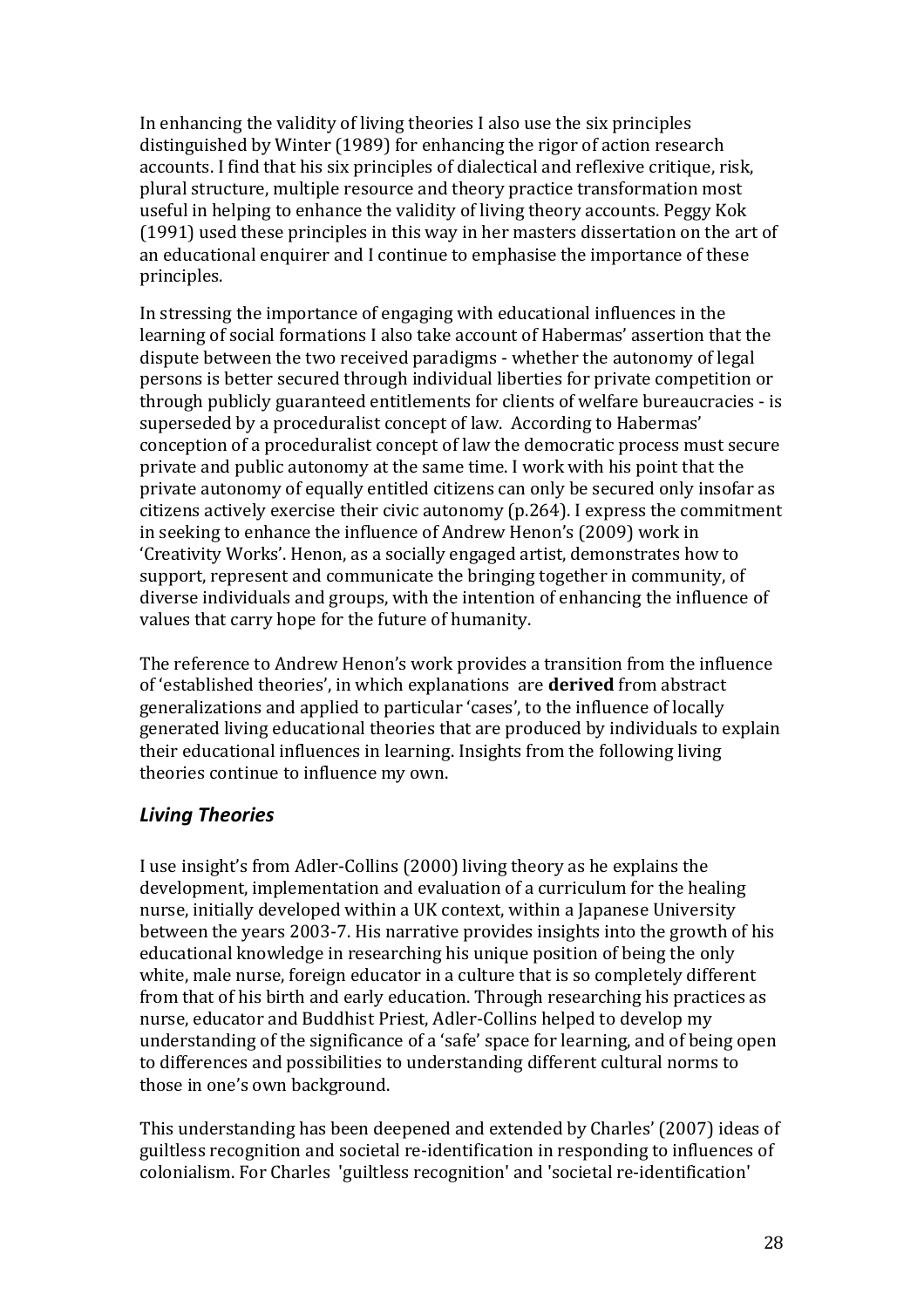emerge from a perception of self that is distinct within but not isolated in an awareness of 'inclusionality'. They are intimately related concepts. *Guiltless recognition,allows,us,to,move,beyond,the,guilt,and,blame,that,maintains, separation and closes down possibility. It provides a basis for action and conception that moves us towards the imagined possibilities of societal reidentification with Ubuntu.* (Charles, 2007, Abstract).

From Charles I learnt to appreciate the influence of the colonizing history of the UK in the present day experiences of individuals who identify with empathy with colonized cultures. Charles demonstrates how guiltless recognition allows an individual to move beyond the guilt and blame that maintains separation and closes down possibility. He provides the evidence in his thesis to justify his claim that it gives a basis for action and conception that moves us towards the imagined possibilities of societal re-identification with Ubuntu. I accept his point that both 'guiltless recognition' and 'societal re-dentification' embody strategic and epistemological practices that move away from severing, colonising thought, towards ways of being that open up new possibilities for people of African origin and for humanity generally.

My understanding of the influence of culture in the generation of living educational theories has also been extended in Delong's (2002) idea of a 'culture of inquiry'. Delong's thesis is most significant for understanding complex ecologies in a changing world in living educational theories. She was the first researcher to show me the importance of engaging with the development of a culture of inquiry for enhancing the influence of living educational theories.

Delong's originality is in the systematic way she transforms her embodied educational values into educational standards of practice and judgment in the creation of her living educational theory with a culture of inquiry. She expresses the meanings of her values and standards in terms of valuing the other in her professional practice, building a culture of inquiry, reflection and scholarship and creating knowledge.

In contrast with Delong's influence on my understanding of the significance of contributing to the development of cultures of inquiry, Farren's (2005) influence is focused on her understandings of a pedagogy of the unique, a web of betweenness and the use of information and communications technology (ICT). In Farren's writings the 'web of betweenness' refers to how we learn in relation to one another and also how ICT can enable us to get closer to communicating the meanings of our embodied values. She expresses her understandings of education as 'power with', rather than 'power over', others. A 'pedagogy of the unique' respects the unique constellation of values and standards of judgment that each practitioner-researcher contributes to a knowledge base of practice.

Hymer's (2007) idea of giftedness resonates with my own (Hymer, Whitehead & Huxtable, 2009) where the value of individual intellectual respect is a contributor to the creation of generative-transformational giftedness - i.e. giftedness which is co-constructed in a social, relationally respectful, activityoriented, dialectical, tool-and-result (Vygotsky, 1978) manner and context.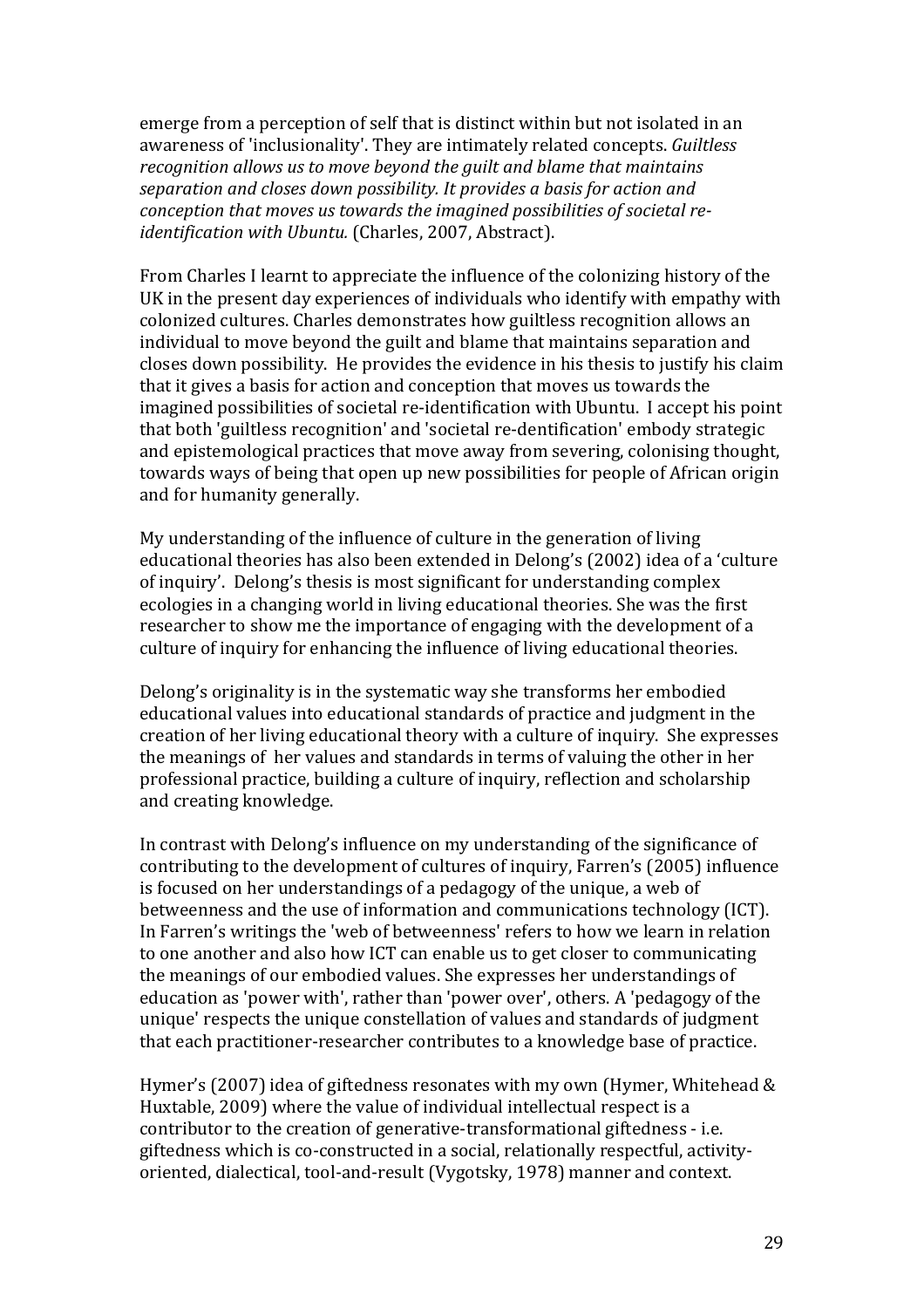Hymer presents an inclusional, non-dualistic alternative to the identification or discovery of an individual's gifts and talents. I accept his argument that activityand development-centred, rather than knowing-centred environments, lead not to the identification of gifts and talents but to their creation.

Laidlaw (1996) expressed her talents for educational enquiry in her thesis where she shows what it means for a teacher-researcher to bring, amongst others, an aesthetic standard of judgement to bear on her educative relationships with Undergraduate, Postgraduate, Higher Degree education students and classroom pupils in the action enquiry: 'How do I help my students and pupils to improve the quality of their learning?' The gift she offered to me was the insight that standards of judgment are themselves living, hence my stress on the importance of living standards of judgment.

One of the most important living standards of judgment was express by Lohr (2006) as love at work. Lohr submitted her thesis as a first person action research account in which she immersed herself in her embodied experience of love. Her thesis shows how she realizes her aim of learning through love how her practice, as a Director in social housing, and as a teacher of yoga, might be improved by giving primacy to a value laden theorising of her lived experience.

Lohr's claim to originality of mind emerged from this subjective experience as she showed how she brought her ontological values of love into practice through a 'pedagogy of presence' that is integral to her action. Thanks to Lohr's influence my confidence has strengthened in highlighting the importance of love as a living standard of judgment in explanations of educational influence.

I have learnt much from Jean McNiff my friend and collaborator for over 27 years. From Jean I continue to learn about the importance of communicating ideas to others in ways that relate strongly to their experience and existing ways of making sense of the world. As I go back over my drafts of this paper I bear lessons from writing with Jean in mind. I try to speak directly to you, the reader, in ways that will captivate your imaginations and resonate with your values and passions. One of my favourite publications is Jean's 'My Story Is My Living Educational Theory' (McNiff, 2007). In this publication Jean shows the links between narrative inquiry (Clandinin &Connelly, 2000) and action research. For Jean and I, narratives comprise descriptions and explanations of practice, which constitute living educational theories of practice (Whitehead, 1989). By offering these theories of practice, individuals are able to show how they hold themselves accountable for what they are doing and why they are doing it. (Clandinin, 2007) p. 308).

I have probably learnt most from my reflective engagements with my own experience and the ideas of others. I am thinking of this learning in terms of the emergence of the two original ideas of living educational theories and living theory methodology (Whitehead 1989, 2008a, b, c & 2009). Here is perhaps my most influential idea on the nature of living educational theories:

*"Let, me, be, clear, about, the, relationships, between, explanatory, texts, and, present,*